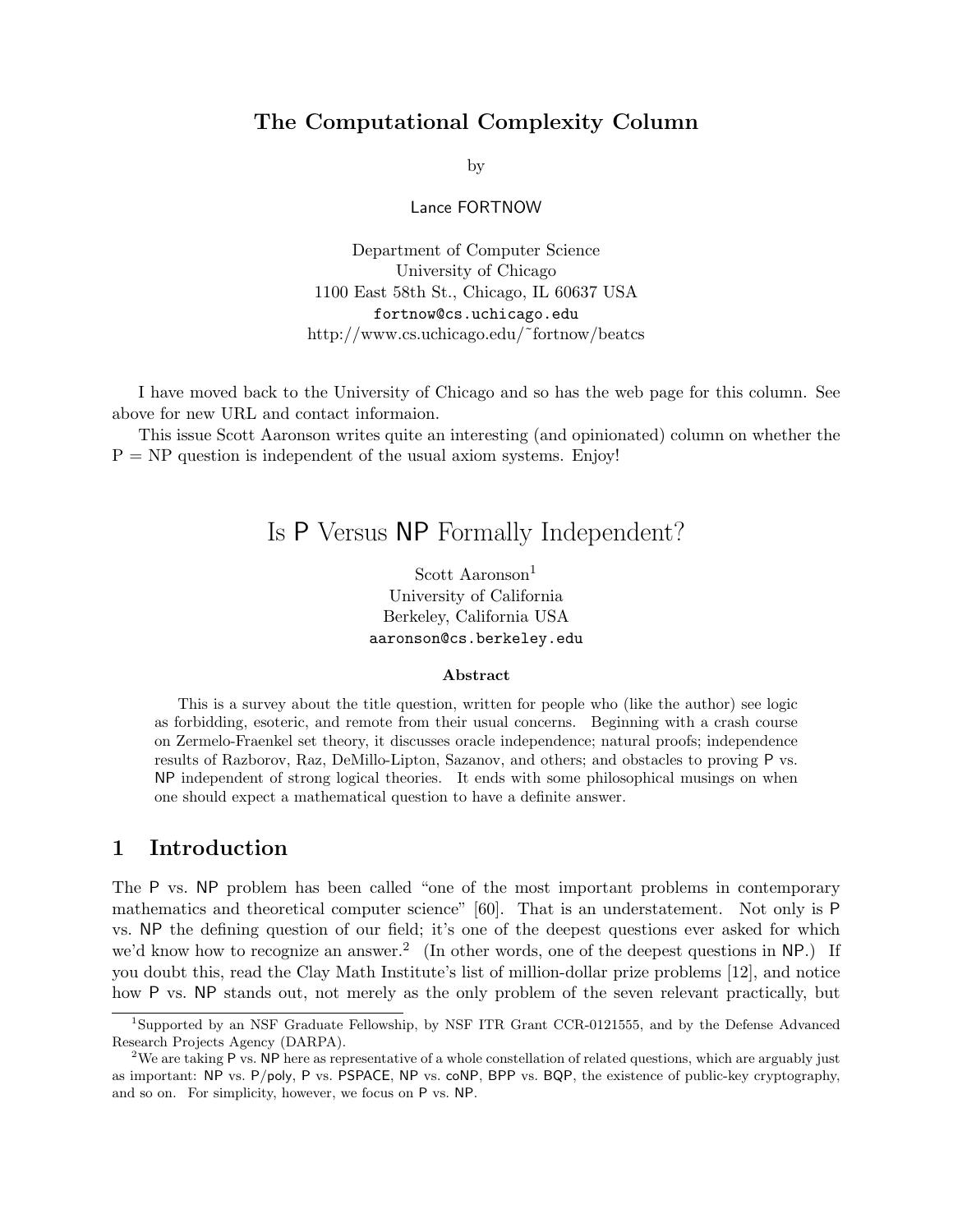as the only one pregnant philosophically. Does the ability to recognize an answer to the other six questions—or to P vs. NP, or to any question—entail the ability to  $find$  an answer? We are after not projective algebraic varieties or zeros of the Riemann zeta function, but the nature of mathematical thought itself.

And therein lies the subject of this survey. If P vs. NP asks something so ineluctably metamathematical, then should we be surprised if the tools of mathematics don't suffice to answer it? In other words, could P vs. NP be independent of the standard axiom systems, such as Zermelo-Fraenkel set theory? Whether one judges this plausible seems related to one's view on another question: is P vs. NP "really" a question about logic, or about combinatorics?

Attitudes toward the last question have shifted over the past fifty years. In Gödel's famous 1956 letter to von Neumann (translated in  $[60]$ ), where P vs. NP was first posed, Gödel apparently saw the problem as a finitary analogue of the Hilbert Entscheidungsproblem:<sup>3</sup>

It is evident that one can easily construct a Turing machine which, for each formula  $F$  of the predicate calculus and for every natural number  $n$ , will allow one to decide if F has a proof of length n. Let  $\Psi(F, n)$  be the number of steps that the machine requires for that and let  $\varphi(n) = \max_F \Psi(F, n)$ . The question is, how fast does  $\varphi(n)$ grow for an optimal machine. One can show that  $\varphi(n) \geq Kn$ . If there actually were a machine with  $\varphi(n) \sim Kn$  (or even only with  $\sim Kn^2$ ), this would have consequences of the greatest magnitude. That is to say, it would clearly indicate that, despite the unsolvability of the Entscheidungsproblem, the mental effort of the mathematician in the case of yes-or-no questions could be completely (footnote: apart from the postulation of axioms) replaced by machines. One would indeed have to simply select an  $n$  so large that, if the machine yields no result, there would then also be no reason to think further about the problem.

In the seventies, when serious work on P vs. NP began following the discovery of NP-completeness by Cook [14], Karp [30], and Levin [36], the problem continued to be seen in logical terms. People tried to separate P and NP using the same ideas that worked in recursion theory; this is the context of the Baker-Gill-Solovay [4] result that P vs. NP admits contradictory relativizations. In Section 3 we'll see other logic-oriented work from this period, which explicitly raised the possibility that  $P \neq NP$  might go the way of the Continuum Hypothesis—its truth forever unknowable, or dependent upon which axioms we choose.

In the eighties, the combinatorial view became dominant, in the wake of the circuit lower bounds of Furst-Saxe-Sipser [18], Ajtai [2], Razborov [50, 52], and Smolensky [61]. On this view, P vs. NP is no more likely to be formally independent than Goldbach's Conjecture, the Riemann Hypothesis, or any other 'natural' mathematical problem. Proving  $P \neq NP$  (and indeed the stronger statement  $\mathsf{NP} \not\subseteq \mathsf{P/poly}$  is really just a matter of rolling up our sleeves and analyzing increasingly powerful kinds of circuits.

The nineties saw a return to the logicism and brooding pessimism of the seventies. As discussed in Section 4, Razborov and Rudich [56] pointed out a basic limitation of the circuit lower bound techniques from the eighties: these techniques would (almost) argue against themselves, yielding

<sup>&</sup>lt;sup>3</sup>The Entscheidungsproblem asks for a procedure that, given a mathematical statement, either finds a proof or tells us that none exists.  $P = NP$  asks for an *efficient* procedure that finds a *short* proof. In one sense, however, P vs. NP is not a finitary analogue of the Entscheidungsproblem. For once we require all branches of a computation to halt eventually, the 'nondeterministically recursive' languages are just the recursive languages themselves, not the recursively enumerable languages. So the distinction between finding and verifying a bounded-size object is one that doesn't exist in the recursion-theory world.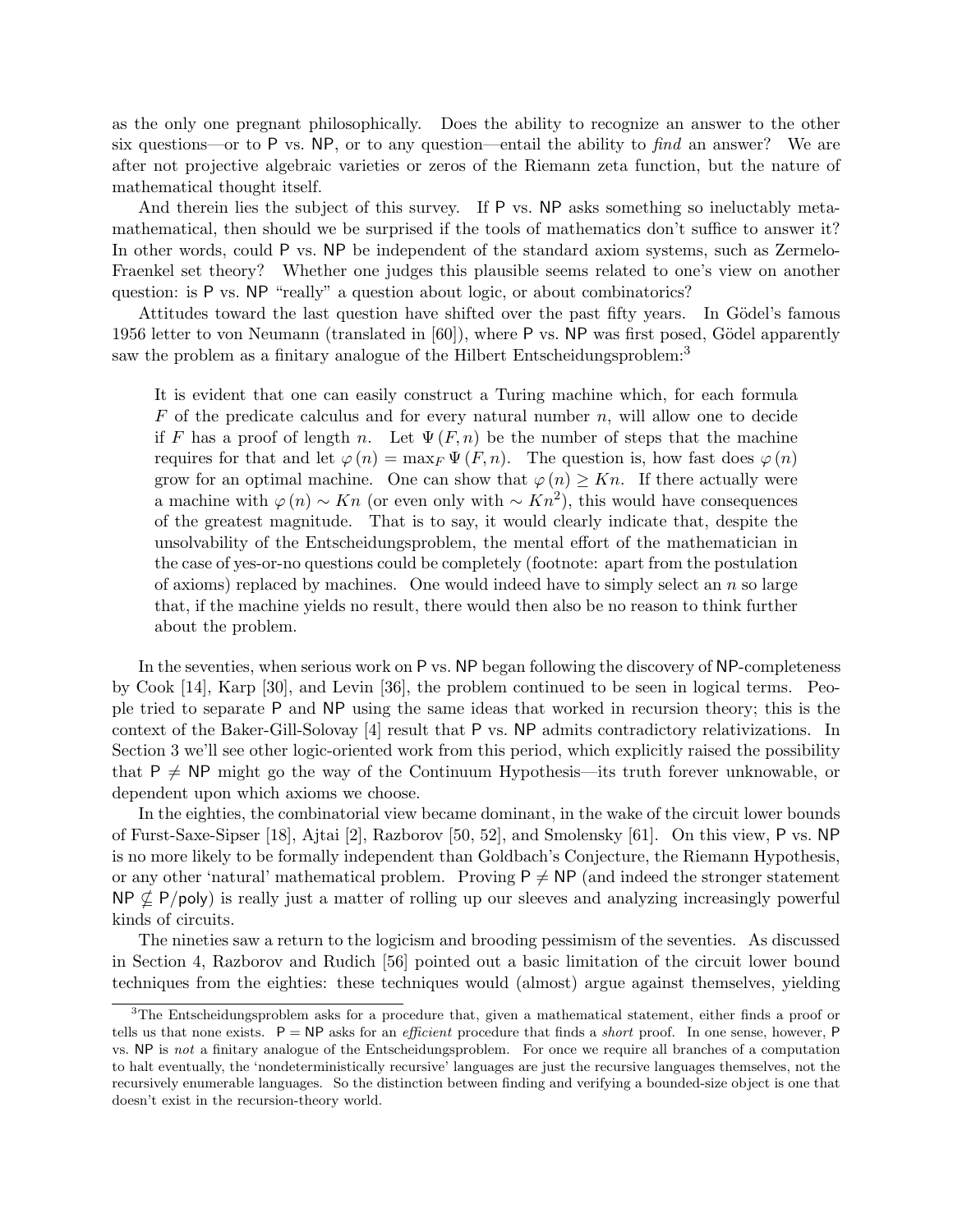efficient ways to solve the very problems they were supposed to prove intractable! Subsequently, as we'll see in Section 4.1, Razborov [55] used this idea to prove, under cryptographic assumptions, that P vs. NP is independent of certain theories of 'bounded arithmetic.'

I don't know if it's possible any longer to discern a unifying trend. Mulmuley and Sohoni [39, 57] have proposed to tackle P vs. NP using algebraic geometry—an approach that, they think, might escape the jaws of Razborov and Rudich. Using the deep result that  $MIP = NEXP$  [3], Buhrman, Fortnow, and Thierauf  $[8]$  showed that  $\mathsf{MA}_{\mathsf{EXP}}$ , the exponential-time analogue of  $\mathsf{MA}$ , doesn't have polynomial-size circuits. This result is notable because it avoids both the Baker-Gill-Solovay and the Razborov-Rudich limitations. So perhaps there's hope after all.

In any event, however, it seems likely that future work on P vs. NP will be inseparable from work on the logical status of the question. Again and again in this survey, we'll encounter the bizarre self-referential nature of  $P \neq NP$ —a conjecture that all but asserts the titanic difficulty of finding its own proof. For this reason, I think that anyone interested in complexity—even those who, like me, have no logic background whatsoever—ought to learn something about what it would mean for P vs. NP to be formally independent, and what can be said for and against that possibility. Hence this survey. Although it does contain the recommended daily allowance of theorems (for an average-weight theoretician), its central concern is philosophical:

How could such a clear mathematical question—a question about finite machines and problems, a question of great importance for science and industry—be forever unanswerable?

Thus I'll start, as I'll end, by talking not about P vs. NP, but about logic, provability, and truth.

### 2 Logic Primer

Have you ever lay awake at night, terrified of what would happen were the Zermelo-Fraenkel axioms found to be inconsistent the next morning? Would bridges collapse? Would every paper ever published in STOC and FOCS have to be withdrawn? ("The theorems are still true, but so are their negations.") Merely contemplating such possibilities is enough to cause feelings of vertigo. How could a theorem be invalidated because of axioms that seem to have nothing to do with it? It would be as if you added up a restaurant bill, and then a physicist explained that your total was wrong because of the expansion of the universe.

This is the sort of issue philosophers like Wittgenstein talked about a lot. I won't try to summarize what they said, for the same reason that Turing, after sitting in on Wittgenstein's seminar, became exasperated and dropped out [38]. My concern is more practical: should we, who dwell in the tower of mathematics, worry about a collapse of the foundations?

In my opinion, no. If you don't believe Euclid's proof that there are infinitely many primes, then I don't know why seeing a formal proof in ZF set theory should quell your doubts. You could deny Modus Ponens, you could demand a formal proof for the assertion "The infinitude of primes is a theorem of ZF" itself (ad infinitum), you could refuse to identify the formal notions of 'prime' or 'infinity' with the informal ones, and so on. Therefore the informal proof already yields as much certainty about the infinitude of primes as it's humanly possible to have. If we try to place the proof on a "more secure foundation," then the foundation is as open to doubt as the positive integers are.

If you accept this, I think it becomes easier to understand what a formal system is. It's just a way to codify a form of reasoning—which presumably we've already accepted as valid—so that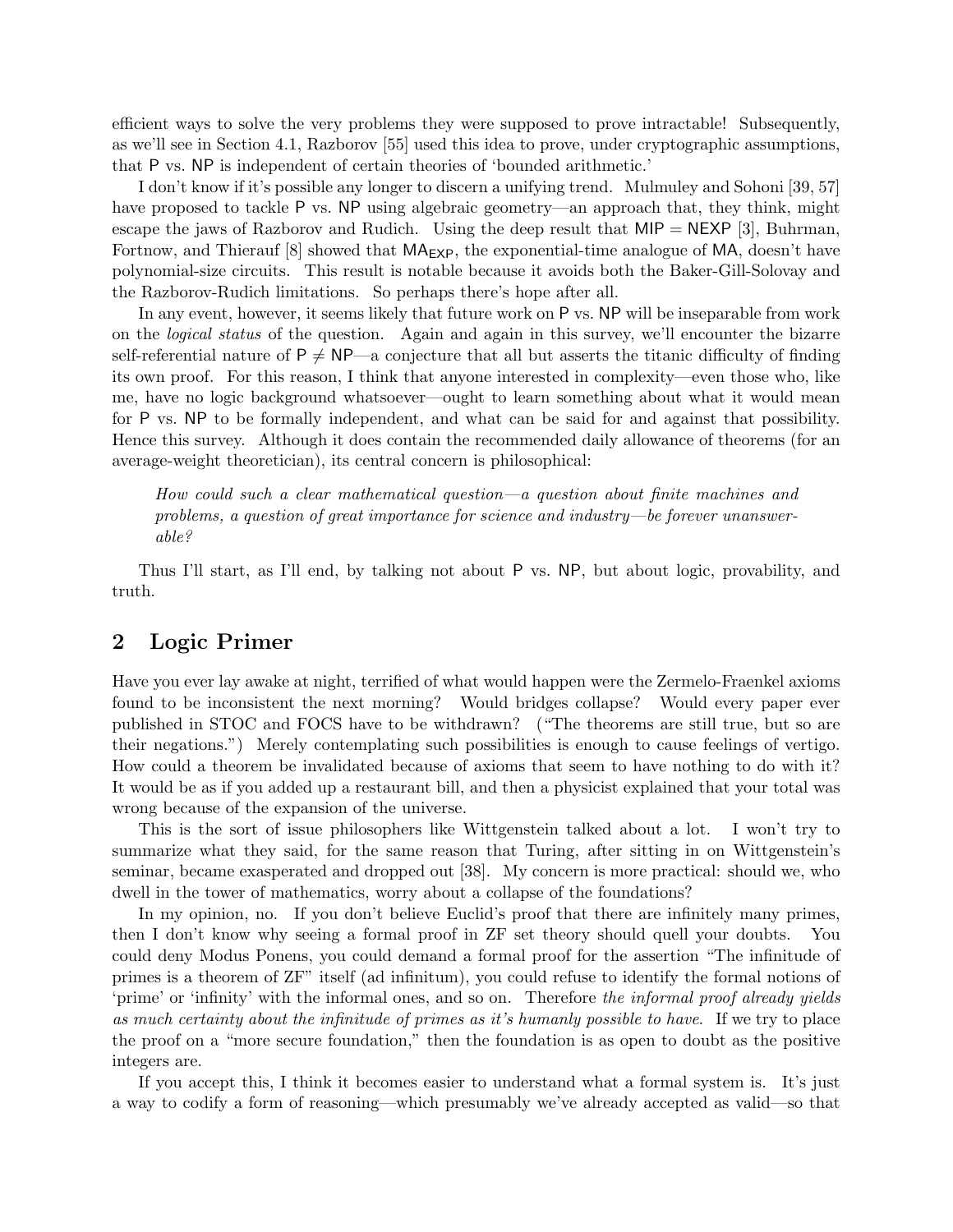(1) we can program a computer to reason for us, and (2) we can explore the ultimate limitations of that form of reasoning.

#### 2.1 The First-Order Sentences Game

As an example, consider the definition of a group. We have a ternary predicate  $M(x, y, z)$  (intuitively  $x \cdot y = z$ ) that satisfies a set of three axioms, called a *theory*:

- (1) Uniqueness.  $\forall x, y \exists z \ (M(x, y, z) \land \forall w \ (M(x, y, w) \Longrightarrow (w = z)))$
- (2) Associativity.  $\forall x, y, z, w \ (\exists v \ M(x, y, v) \land M(v, z, w)) \Longrightarrow (\exists v \ M(y, z, v) \land M(x, v, w))$
- (3) Identity and Inverse.  $\exists x \forall y \ (M(x, y, y) \land M(y, x, y) \land \exists z \ (M(y, z, x) \land M(z, y, x)))$

Then a model for the theory is just a set  $U$  of objects (called a *universe*), together with an assignment of 'true' or 'false' to  $M(x, y, z)$  for every x, y, z in U, such that the axioms hold when the quantifiers range over  $U$ . In general, an axiom can be any first-order sentence—meaning that it can have variable, constant, and predicate symbols; Boolean connectives  $(\wedge, \vee, \neg, \implies, \text{etc.})$ ; quantifiers  $(\forall, \exists)$ ; and equal signs (=). The equal sign is not shorthand for a binary predicate  $E(x, y)$ ; it really means that two objects are the same. Crucially, the quantifiers can range only over objects in  $U$ , not sets of objects. That's what 'first-order' means.

How much can we say using these first-order sentences? To get some intuition, let's ask how well we can control the *cardinality* of the universe  $U$ . Groups can be finite, countable, or uncountable, so of course the axioms for a group have finite, countable, and uncountable models. If we want, though, we can force |U| to be at most 3:

•  $\exists x, y, z \ \forall w \ (w = x \lor w = y \lor w = z)$ 

We can also force |U| to be infinite. Peano Arithmetic uses a binary predicate  $S(x, y)$  (intuitively  $y = x + 1$ ) that satisfies these two axioms:

- (1) Zero.  $\exists y \forall x \exists S (x, y)$
- (2) Unique Successor.  $\forall x \exists y \ (S(x, y) \land \exists (y = x) \land \forall z \ (S(x, z) \Longrightarrow (z = y)))$

Can we force  $|U|$  to be uncountable? We might try to by writing down axioms that encompass all of mathematics. That sounds like a tall order, but as is well known, it's enough to describe a universe whose objects are sets.<sup>4</sup> What do these sets contain? Other sets! Zermelo-Fraenkel (ZF) set theory involves a binary predicate  $S(x, y)$  (intuitively  $x \in y$ ), that satisfies the following axioms. (I'll write the axioms in English, since it should be obvious by now how to convert them to first-order notation.)

- (1) **Empty Set.** There exists a set (denoted  $\varnothing$ ) that does not contain any members.
- (2) Extensionality. If two sets contain the same members then they are equal.
- (3) **Pairing.** For all sets x and y there exists a set whose members are x and y.

<sup>&</sup>lt;sup>4</sup>How can we use axioms to define sets, if we need the concept of set even to say what we mean by a model for axioms? This is the kind of paradox that I think vanishes once we give up the idea of putting mathematics on a 'more secure foundation,' and see formal systems as just codifying forms of reasoning we've already accepted as valid.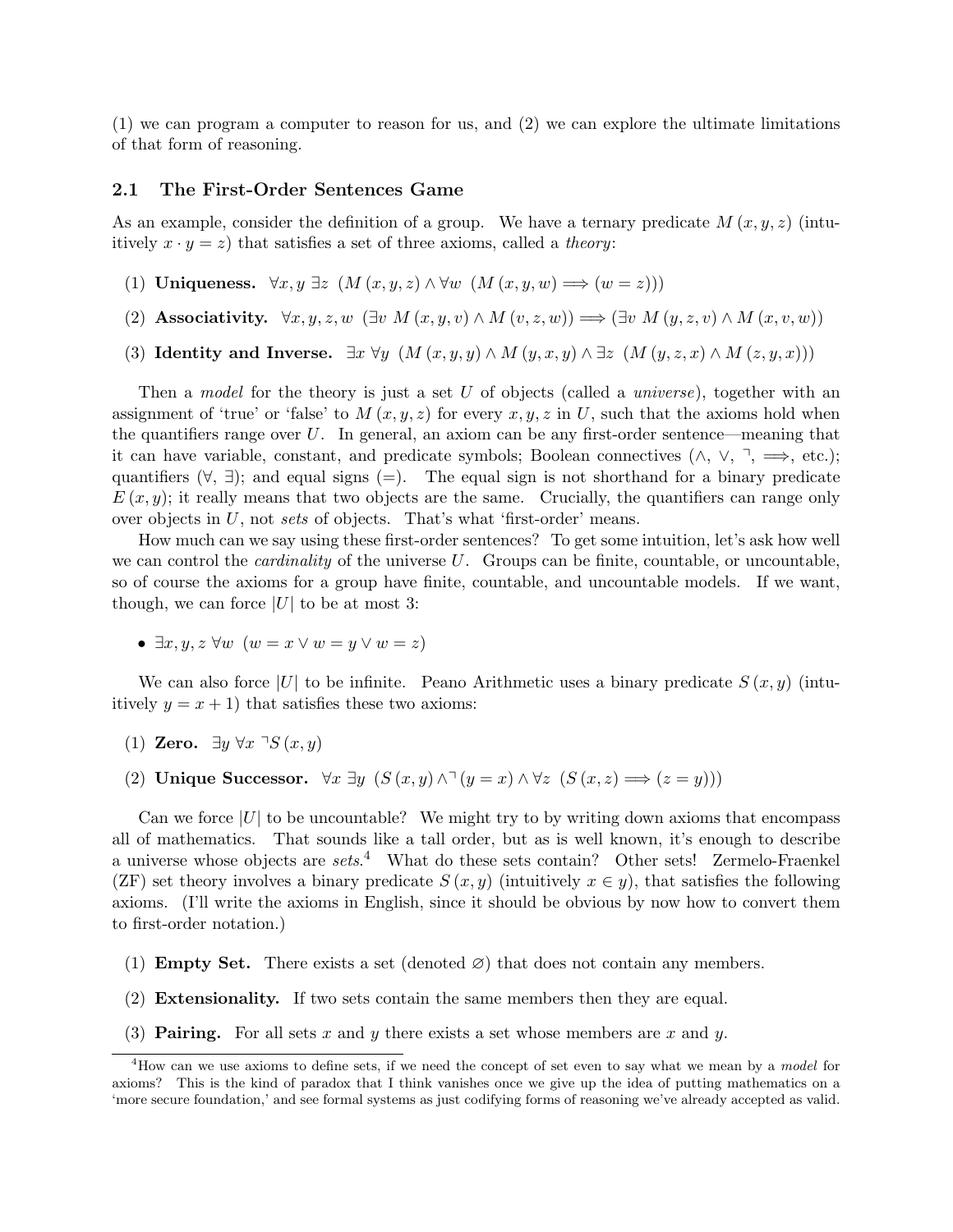- (4) Union. For all sets x and y there exists a set (denoted  $x \cup y$ ) that contains z if and only if  $z \in x$  or  $z \in y$ .
- (5) Infinity. There exists a set x that contains  $\emptyset$  and that contains  $y \cup \{y\}$  for every  $y \in x$ .
- (6) **Power Set.** For all sets x there exists a set (denoted  $2^x$ ) that contains y if and only if  $y \subseteq x$ .
- (7) Replacement for Predicate A. For all sets u, if for all  $x \in u$  there exists a unique y such that  $A(x, y)$ , then there exists a z such that for all  $x \in u$ , there exists a  $y \in z$  such that  $A(x, y)$ .
- (8) **Foundation.** All nonempty sets x contain a member y such that for all z, either  $z \notin x$  or  $z \notin y$ .

There are actually infinitely many axioms above, since we have an Axiom of Replacement for every binary predicate  $A(x, y)$ . This doesn't cause problems (though if we don't like it, it turns out that there's an equivalent, more complicated system with finitely many axioms, called Gödel-Bernays set theory).

So, do all models of ZF have uncountably many sets? One would think so—since after all, the Infinity and Power Set Axioms imply the existence of uncountable sets! To get a better handle on the question, though, let's examine the inference rules of first-order logic, by which we prove theorems. We say a first-order sentence is valid if can be obtained by the following rules:

- (1) Propositional Rule. Any propositional tautology is valid.
- (2) Modus Ponens. If A and  $A \Rightarrow B$  are valid then B is valid.
- (3) **Equality Rules.** The following are valid: (a)  $x = x$ , (b)  $x = y \implies y = x$ , (c)  $x = y \land y = x$  $z \Rightarrow x = z$ , (4)  $x = y \Longrightarrow (A(x) \Longrightarrow A(y)).$
- (4) Change of Variables. Changing variable names leaves a statement valid.
- (5) Quantifier Elimination. If  $\forall x A(x)$  is valid then  $A(y)$  is valid.
- (6) Quantifier Addition. If  $A(y)$  is valid where y is an unrestricted constant then  $\forall x A(x)$  is valid.
- (7) **Quantifier Rules.** The following are valid: (a)  $\forall x A(x) \Longleftrightarrow \exists x \exists A(x), (b) (B \land \forall x A(x)) \Longleftrightarrow$  $\forall x (B \wedge A(x)),$  (c)  $(B \wedge \exists x A(x)) \Longleftrightarrow \exists x (B \wedge A(x)).$

Obviously, if a set of axioms has a model, then applying the inference rules above can never lead to a contradiction. Gödel's *Completeness* Theorem says the converse: we didn't accidentally leave any rules out of the list, in the sense that if you can't get a contradiction by applying the rules, then the axiom set has a model. Equivalently, any sentence that's true in all models is provable. The Completeness Theorem is confusing for two reasons: on the one hand, it sounds like a tautology ("that which is consistent, is consistent")—what could it possibly mean to prove such a thing? And on the other hand, it seems to contradict the Incompleteness Theorem.

We're going to clear up this mess, and as a bonus, answer our question about whether all models of ZF are uncountable. The best way to understand the Completeness Theorem is to make up a consistent axiom set that you'd guess *doesn't* have a model. Given a theory T, let Con  $(T)$  be the assertion that  $T$  is consistent. We know from Gödel's Incompleteness Theorem that  $Con(ZF)$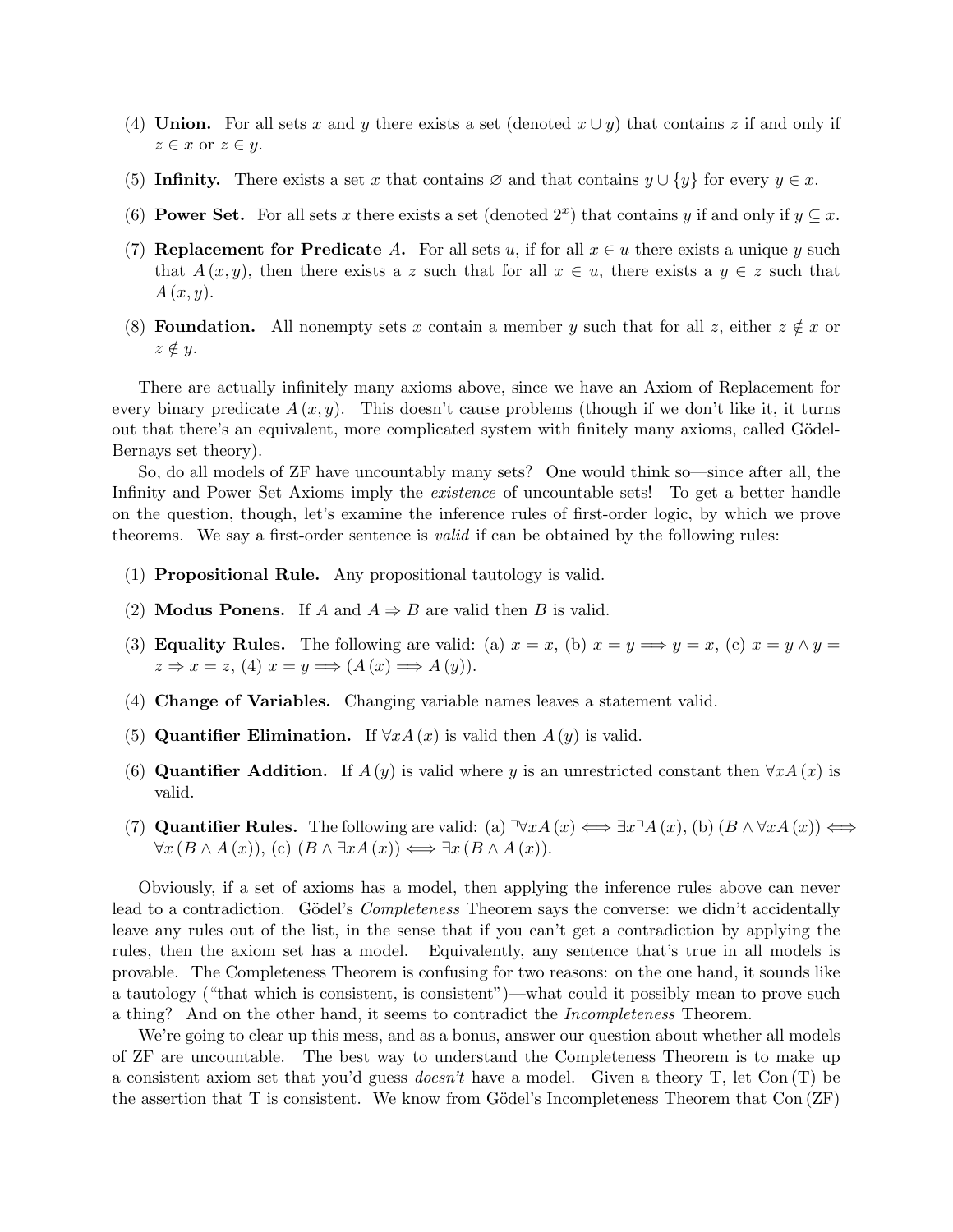can be expressed in ZF, and also that Con  $(ZF)$  can't be *proved* in ZF, assuming ZF is consistent.<sup>5</sup> It follows that assuming ZF is consistent, the "self-hating theory"  $ZF +\text{Con} (ZF)$ , or ZF plus the assertion of its own inconsistency, must also be consistent. So by the Completeness Theorem,  $ZF + \text{Con}(ZF)$  has a model. What on earth could it be? We'll answer this question via a fictional dialogue between you and the axioms of  $ZF + \text{Con} (ZF)$ .

You: Look, you say ZF is inconsistent, from which it follows that there's a proof in ZF that  $1 + 1 = 3$ . May I see that proof?

**Axioms of**  $ZF + \text{d}$  Con (ZF): I prefer to talk about integers that encode proofs. (Actually sets that encode integers that encode proofs. But I'll cut you a break—you're only human, after all.)

You: Then show me the integer.

**Axioms:** OK, here it is:  $X$ .

You: What the hell is  $X$ ?

**Axioms:** It's just  $X$ , the integer encoded by a set in the universe that I describe.

You: But what is  $X$ , as an *ordinary integer*?

Axioms: No, no, no! Talk to the axioms.

You: Alright, let me ask you about  $X$ . Is greater or smaller than a billion?

Axioms: Greater.

You: The  $10^{10^{1,000,000}$  th Ackermann number?

Axioms: Greater than that too.

You: What's  $X^2 + 100$ ?

**Axioms:** Hmm, let me see...  $Y$ .

You: Why can't I just add an axiom to rule out these weird 'nonstandard integers?' Let me try: for all integers  $X$ ,  $X$  belongs to the set obtained by starting from 0 and...

Axioms: Ha ha! This is first-order logic. You're not allowed to talk about sets of objects even if the objects are themselves sets.

You: Argh! I know you're lying about this proof that  $1 + 1 = 3$ , but I'll never catch you.

Axioms: That right! What Gödel showed is that we can keep playing this game forever. What's more, the infinite sequence of bizarre entities you'd force me to make up—X, Y, and so on—would then constitute a *model* for the preposterous theory  $ZF + \text{Con} (ZF)$ .

You: But how do you know I'll never trap you in an inconsistency?

Axioms: Because if you did, the Completeness Theorem says that we could convert that into an inconsistency in the original axioms, which contradicts the obvious fact that ZF is consis—no, wait! I'm not supposed to know that! Aaahh! *The axioms melt in a puddle of inconsistency.* 

As a corollary of Gödel's Completeness Theorem, we get the Löwenheim-Skolem Theorem, which actually predates Gödel: if a theory  $T$  has a model, then it has a model of at most countable cardinality. Why? Because the game above—where we keep challenging T to name the objects it says exist, and T responds by 'cooking new objects to order'—lasts at most countably many steps, since each 'challenge' can be expressed as a finite string. And the Completeness Theorem guarantees that the final result will be a model for T, assuming T was consistent.

In fact, it's known that any theory that has arbitrarily large finite models has an infinite model, and any theory that has an infinite model has models of whatever infinite cardinality we want. This is already a tip-off that the first-order sentences game can't answer any question we might ask. It can't even tell us how many objects are in the universe!

<sup>&</sup>lt;sup>5</sup>For suppose Con (ZF) could be proved in ZF. It's easy to prove in ZF that Con (ZF) implies  $G(ZF)$ , where G (ZF) is the famous Gödel sentence that says "I am not provable in ZF." But then we would have a proof in ZF of G (ZF), so ZF would be inconsistent. (Indeed, Con (ZF) and G (ZF) are easily seen to be equivalent.)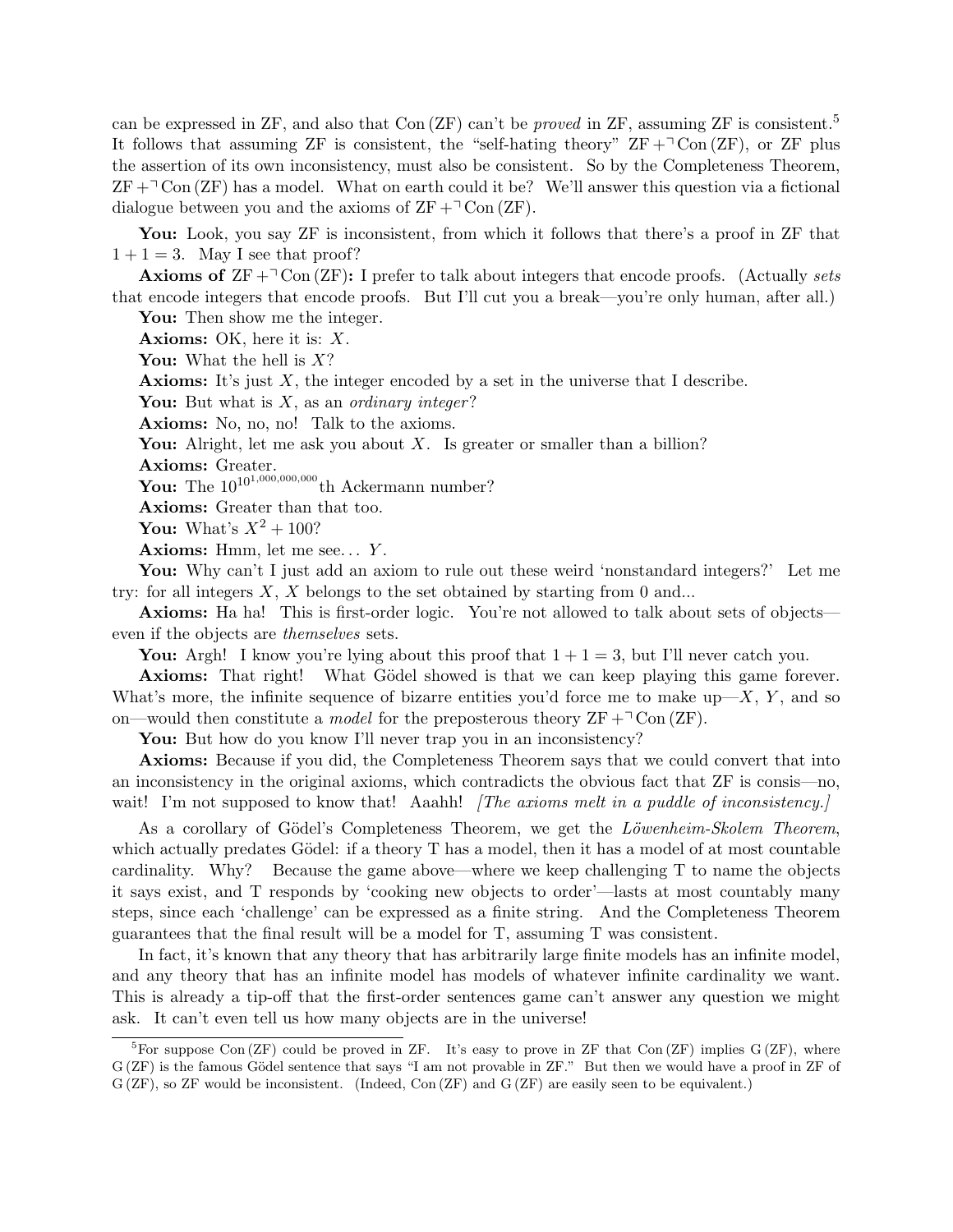#### 2.2 Proving Independence

Moving closer to the subject of the survey, how does one prove a statement independent of a first-order theory? There are actually two methods: *consistency strength*, and *relative consistency*.

Let's start with consistency strength. If we remove the Axiom of Infinity from ZF, we get a theory equivalent to Peano Arithmetic (PA). Now, it's not hard to see that  $ZF \vDash Con(PA)$ ; that is, Con (PA) is a theorem of ZF. The reason is that in ZF, there exist infinite sets—for example, the set of all finite sets—that we can take as models for PA. On the other hand, Gödel tells us that  $ZF \not\in \text{Con}(ZF)$ . If we want to prove  $\text{Con}(ZF)$ , we have to postulate an infinity bigger than anything definable in  $ZF$ —a so-called 'large cardinal.' (When set theorists say large, they mean large.) If LC asserts the existence of such a cardinal, then  $ZF+LC \vDash \text{Con}(ZF)$ . So we can rank the theories in a 'consistency strength hierarchy,' from PA to  $ZF$  to  $ZF + LC$ . Notice that in PA, we can't even prove that  $Con (PA) \implies Con (ZF)$ . For then we could also prove that in ZF, and since  $ZF \models \text{Con } (PA)$ , we'd have  $ZF \models \text{Con } (ZF)$ , contradiction.

In general, to show that a statement is unprovable in some theory, we argue that if it wasn't, then we could collapse two levels of the consistency strength hierarchy—and thereby violate the Incompleteness Theorem. As another application, you might wonder: suppose  $P \neq NP$  were unprovable in a formal system such as ZF. Maybe we could still prove  $P \neq NP$  by assuming from the outset (that is, adding as an axiom) that ZF does prove  $P \neq NP$ ? A result called Löb's Theorem uses consistency strength to rule out this strange possibility. (I prefer to call it the "You-Had-The-Mojo-All-Along Theorem.")

**Theorem 1 (Löb)** If sentence A can be proven in  $ZF + (ZF \nightharpoonup A)$ , then it can also be proven in ZF alone.

**Proof.** If ZF is inconsistent then it can prove anything, so assume Con (ZF). Suppose ZF proves  $(ZF \vDash A) \Longrightarrow A$ . Then  $ZF +\neg A \vDash (ZF \nvDash A)$ . Suppose also that we need the axiom  $(ZF \vDash A)$ to prove A—that is, that ZF  $\notin A$ . Then since ZF is consistent, ZF + $\neg A$  is also consistent. But ZF + $\exists A$  proves ZF  $\not\vdash A$ , which is equivalent to Con  $(ZF + \exists A)$ . So ZF + $\exists A \models$ Con  $(ZF + \exists A)$ , which contradicts the consistency of  $ZF + \neg A$ .

The other method for proving independence is *relative consistency*. As Shelah [59] put it, consistency strength makes the universe of logical theories 'taller,' while relative consistency makes it 'fatter.' Relative consistency was what Gödel [20] and Cohen [13] used to prove the independence of the Axiom of Choice (AC) and Continuum Hypothesis (CH) from ZF. Recall that AC is the assertion that, given a set  $x$  of nonempty, pairwise disjoint sets, there exists a set that shares exactly one element with each set in  $x$ . CH is the assertion that there's no set of intermediate cardinality between the integers and the sets of integers. Then Gödel proved that

$$
Con(ZF) \Longrightarrow (Con(ZF + AC) \wedge Con(ZF + CH)),
$$

while Cohen proved that

Con 
$$
(ZF)
$$
  $\Longrightarrow$  (Con  $(ZF + \neg AC) \wedge$  Con  $(ZF + \neg CH))$ .<sup>6</sup>

In other words, by *starting* with a model for  $ZF$ , we get another model for  $ZF$  with specific properties we want—for example, that CH is true, or that AC is false. For this reason, it's clear that Con (ZF) is not a theorem of, say,  $ZF + CH$ —for if it were, then we'd have

$$
ZF + CH \vDash Con(ZF + CH),
$$

<sup>6</sup>Amusingly, both of these implications are actually theorems of PA—since to prove them, one ultimately just talks about axioms, which are finite strings of symbols.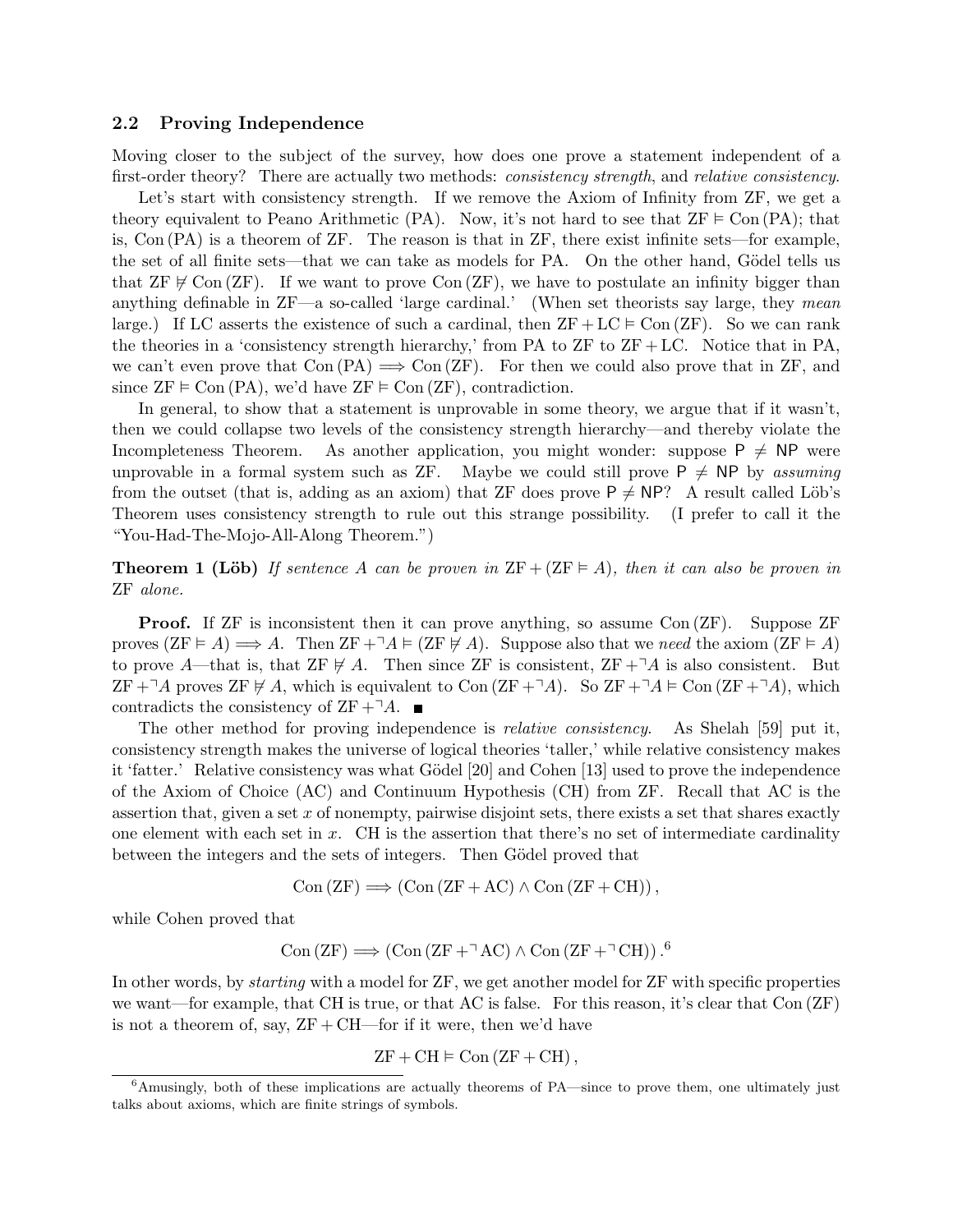therefore  $ZF + CH$  would be inconsistent, therefore  $ZF$  itself would be inconsistent. So unlike with the method of consistency strength, adding CH doesn't lead to a 'stronger' theory—just a different one.

In summary, then, if we wanted to prove that  $P \neq NP$  (or  $P = NP$ ) is unprovable in some theory, there are two ways we might go about it: consistency strength or relative consistency.

# 3 Early Results

With the logic background out of the way, it's finally time to say something about P vs. NP. We'll start with some results from the seventies and eighties: in Section 3.1, oracle independence theorems due to Hartmanis and Hopcroft [26] and Hartmanis [25]; and in Section 3.2, non-oracle independence theorems (concerning weak logical theories) due to DeMillo and Lipton [15] and Sazanov [58].

### 3.1 Oracles

Given a Turing machine M, let  $L(M)$  be the language accepted by M. The following was shown in [24, 26].

**Theorem 2 (Hartmanis-Hopcroft)** There exists a Turing machine M that halts on every input, such that relative to the oracle  $L(M)$ , neither  $P = NP$  nor  $P \neq NP$  is provable in ZF, assuming ZF is consistent.

**Proof.** The language  $L(M)$  will turn out to be the empty set (that is, M always rejects). The catch is that its emptiness can't be proven in ZF. Here's how it works: by Baker, Gill, and Solovay [4], there exists an oracle A relative to which  $P = NP$ , and another oracle B relative to which  $P \neq NP$ .<sup>7</sup> Both of these oracles are computable. Let  $M_1, M_2, \ldots$  be a standard enumeration of Turing machines, and let  $P_1, P_2, \ldots$  be a standard enumeration of ZF proofs. Then we define M as follows: given an integer  $x$  as input,  $M$  accepts if either

- (1) There's a proof that  $P^{L(M)} = NP^{L(M)}$  among  $P_1, \ldots, P_x$ , and  $x \in B$ ; or
- (2) There's a proof that  $P^{L(M)} \neq NP^{L(M)}$  among  $P_1, \ldots, P_x$ , and  $x \in A$ .

You might complain that we used  $M$  in the definition of  $M$ . What justifies this, though, is the Recursion Theorem, which says that we can always assume without loss of generality that a program has access to its own code. The idea is a generalization of the famous self-printing program:

Print the following twice, the second time in quotes.

''Print the following twice, the second time in quotes.''

Now suppose there exists a ZF proof that  $P^{L(M)} = NP^{L(M)}$ . Then beyond some finite point, the oracle  $L(M)$  equals B, and thus  $P^{L(M)} \neq NP^{L(M)}$ . Similarly, if there exists a ZF proof that  $P^{L(M)} \neq NP^{L(M)}$ , then beyond some finite point  $L(M)$  equals A, and thus  $P^{L(M)} = NP^{L(M)}$ . We conclude that assuming ZF is consistent, there is no ZF proof of either statement.  $\blacksquare$ 

The Hartmanis-Hopcroft theorem is called 'representation-dependent,' since the independence really relies on the Turing machine M by which we're *told* about the oracle, not the oracle itself.

<sup>&</sup>lt;sup>7</sup>Basically, A is just a PSPACE-complete language, which collapses both P and NP to PSPACE; while B is an infinite sequence of hard search problems, constructed by diagonalizing over all polynomial-time Turing machines.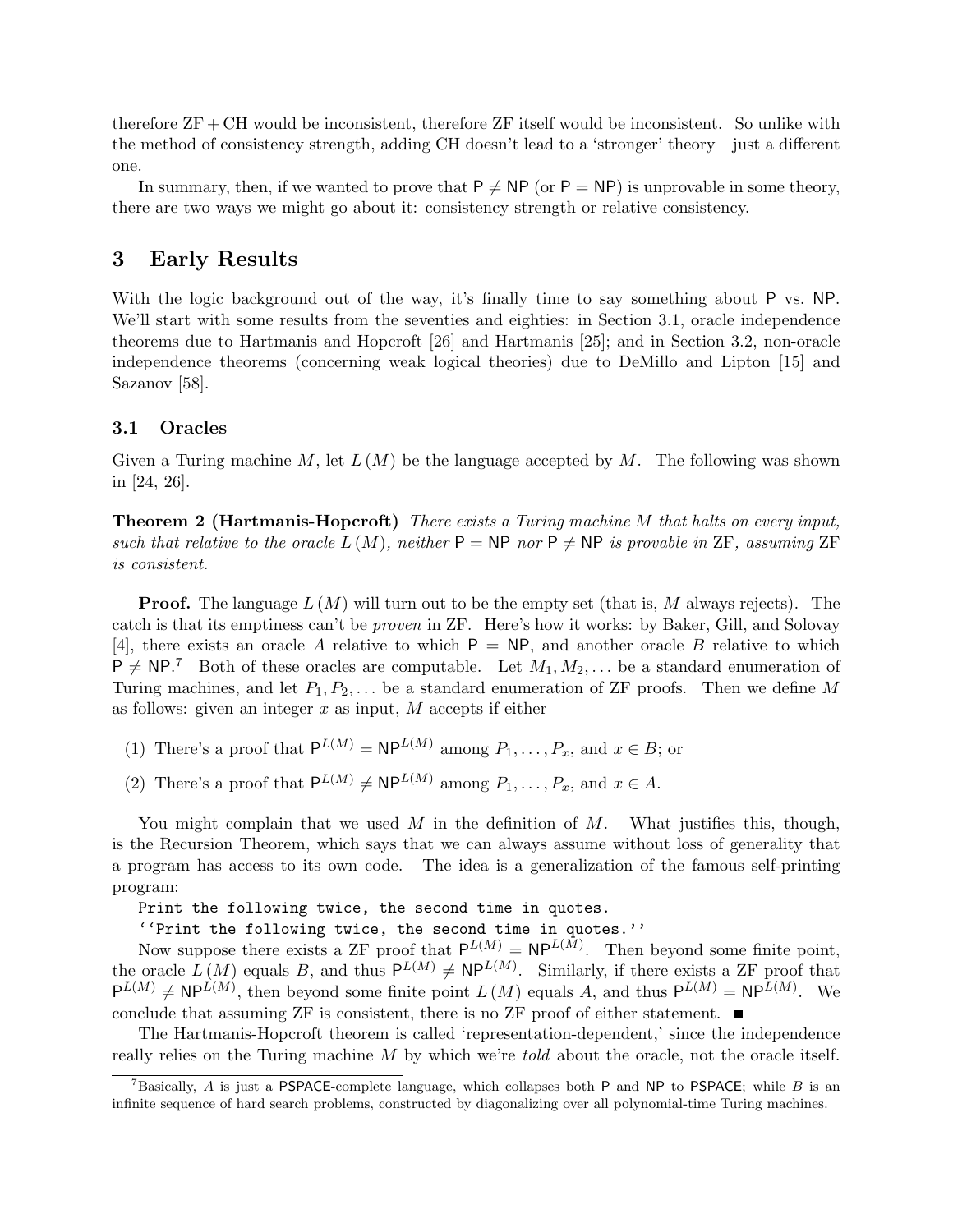If someone told us that  $L(M)$  was empty, then we'd be back to the standard (unrelativized) P vs. NP question, which of course isn't known to be independent of ZF. So you might wonder: can we construct a computable oracle  $\mathcal{O}$ , such that  $P^{\mathcal{O}}$  vs. NP<sup> $\mathcal{O}$ </sup> is independent of ZF, no matter which Turing machine is used to specify  $\mathcal{O}$ ?

The answer turns out be yes, as shown by Hartmanis [25] and also by Kurtz, O'Donnell, and Royer [33]. Skipping technicalities, the intuition is as follows. We construct  $\mathcal O$  so that for almost all input lengths,  $\mathcal O$  collapses P and NP. But for a few, widely-separated input lengths, call them  $f(1), f(2), f(3), \ldots, \mathcal{O}$  separates P and NP, and that is enough to guarantee that  $P \neq NP$  relative to  $\mathcal{O}$ , since there are infinitely many such lengths. The catch now is that the function f, though computable, grows so quickly that one can't prove in ZF that f is total, or even that f is defined for infinitely many values of  $n$ . (We'll have more to say about such fast-growing computable functions in Section 5.) If f were defined for only finitely many n, then  $\mathcal O$  would differ only finitely from an oracle that collapses P and NP, so of course we'd have  $P^{\mathcal{O}} = NP^{\mathcal{O}}$ . That's what makes  $P^{\mathcal{O}}$  vs.  $NP^{\mathcal{O}}$  independent of ZF.

#### 3.2 Weak Independence

If we want to study the provability of P vs. NP, a natural idea is to show the problem independent of extremely weak logical theories. If nothing else, that would at least rule out any approach to P vs. NP that can be formalized within those theories. Already in the seventies and early eighties, there was a good deal of work in this direction [15, 28, 58]; we'll look at two examples.

DeMillo and Lipton [15] show  $P \neq NP$  unprovable in a fragment of number theory they call ET. The objects of ET are integers, while the language consists of the functions  $x + y$ ,  $x - y$ ,  $x \cdot y$ ,  $\min\{x, y\}$ , max $\{x, y\}$ , and  $c^x$  (where c is a constant); as well as all polynomial-time computable predicates (but not functions). For example, given integers  $x, y, z$ , we can write a predicate that tests whether  $2^x + 3^y = 5^z$ . We can do this even though  $|2^x| + |3^y| + |5^z|$  is exponentially larger than  $|x| + |y| + |z|$ —since it's only the predicates (in this case equality testing), not the arithmetic operations, that need to be polynomial-time. Finally, the axioms of ET are all true sentences of the form  $\forall x \ A(x)$ , where A is a quantifier-free predicate. (Here 'true' means true for the ordinary integers.) In one sense the axioms are absurdly powerful—among other things, they give us Fermat's Last Theorem for free (for each fixed value of  $n$ )—but in another sense the axioms are weak, since they have only one universal quantifier. The proof that  $P \neq NP$  is unprovable in ET would take us too far afield. I'll just say that a key part is to bound the possible growth rates of functions expressible with the allowed arithmetic operations.<sup>8</sup>

Sazanov [58] shows exponential lower bounds to be unprovable in a quite different theory, by using the method of consistency strength discussed in Section 2.2. He defines a theory T in which the objects are finite binary strings, and we have available all polynomial-time computable functions and predicates. Call a sentence 'true' if it's true in the standard model. Then the axioms consist of all true first-order sentences, with all quantifiers bounded (except for an initial universal quantifier). A bounded quantifier has the form  $\forall x \leq a$  or  $\exists x \leq a$ , where a doesn't depend on x and  $\leq$  denotes lexicographic ordering of strings. This is a richer axiom set than that considered by DeMillo and Lipton; on the other hand, the arithmetic operations—and in particular the exponential function—aren't available.

<sup>&</sup>lt;sup>8</sup>As a further result, DeMillo and Lipton show that assuming  $P \neq NP$ , the statement NP  $\neq$  coNP is consistent with another fragment of number theory called PT. This represents a direction on which there hasn't been much work to my knowledge: providing "evidence" for widely-believed complexity assumptions (such as  $NP \neq coNP$ , or  $P \neq NP$ ), by showing that the assumptions are consistent with weak logical theories (or equivalently, that their negations are unprovable in those theories).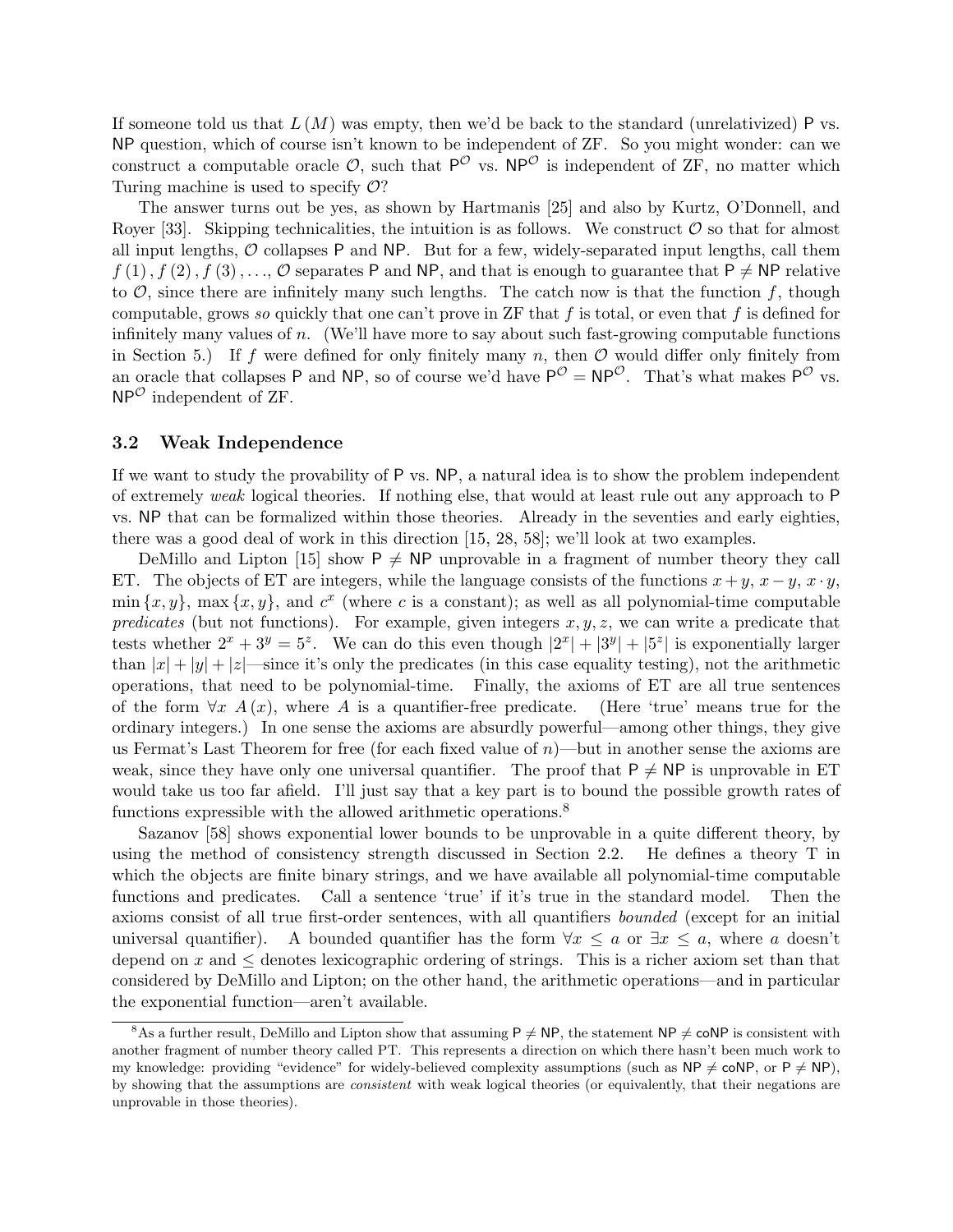Given strings x and y, we can define a predicate EXP  $(x, y)$ , that tests whether  $2^{|x|} \le |y|$  (where |x| is the length of x). However, we don't have an axiom E saying that  $\forall x \exists y \ EXP(x, y)$ . In other words, if our quantifiers range over strings of length n, then strings of length  $2^n$  are outside our "universe of discourse." Indeed Sazanov shows that  $T + E \vDash Con(T)$ . Intuitively, once we have an exponentially-long string  $y$ , we can construct the set of all polynomial-size strings, and thereby obtain a model for T. This is analogous to the fact that  $ZF \vDash Con(PA)$ —the only difference being that in Sazanov's case, the Axiom of Infinity is scaled down to the "Axiom of Exponentiality" E. Continuing the analogy, we can conclude that  $T \not\vdash E$ —since otherwise we'd have  $T \vDash \text{Con}(T)$ , contradicting the Incompleteness Theorem. Indeed, letting ACCEPT be the assertion that there exists an algorithm for SAT, Sazanov shows further that  $T +$ ACCEPT  $\not\in$  E. Now let ELB (Exponential Lower Bound) be the assertion that any algorithm for SAT requires exponential time. Then

 $T + ACCEPT + ELB \models E$ .

For ACCEPT tells us that for all SAT instances x, there exists a  $y$  that is the tableau of a computation of SAT  $(x)$  by some fixed algorithm. Meanwhile ELB tells us that |y| is exponentially larger than |x| infinitely often. We conclude that  $T \not\in ELB$ ; that is, T is unable to prove exponential lower bounds for SAT. It's interesting that this proof rules out only lower bounds of the form  $2^{n^{\varepsilon}}$ for  $\varepsilon > 0$ , since we need an exponentially long string to get a model for T. For all we know, T *does* prove that SAT requires  $n^{\log n}$  time.

All in all, we depart these early results feeling we learned a bit about logic, independence, and relativization, but less sure that we learned anything about P vs. NP.

# 4 Natural Proofs

In 1993, Razborov and Rudich [56] wrote a paper that contains, arguably, the most important insight anyone has thus far had into the P vs. NP question. Loosely speaking, they said that the reason  $P \neq NP$  is so difficult to prove is that  $P \neq NP!^9$  I'll first review their argument; then, in Section 4.1, I'll discuss how it can be used to show the unprovability of circuit lower bounds in certain logical theories.

As mentioned in Section 1, in the 1980's people developed many 'combinatorial' techniques for proving circuit lower bounds [2, 18, 52, 61]. These techniques showed, for example, that the PARITY function requires constant-depth circuits of exponential size, provided the only gates allowed are  $\vee, \wedge, \neg$  (with unbounded fanin). What Razborov and Rudich noticed was that these techniques all follow the same basic strategy. To show that a Boolean function  $f: \{0,1\}^n \to \{0,1\}$ (say, PARITY) is not in complexity class  $\mathcal{C}$ , we do the following.

- (1) Invent a 'complexity measure'µ for Boolean functions. (In [61], for example,  $\mu$  is the minimum degree of an approximating polynomial over a finite field.)
- (2) Show that for any function  $f^* \in \mathcal{C}$ ,  $\mu(f^*)$  is small. (Say, because each gate in a circuit can only increase  $\mu$  by a small amount.)
- (3) Show that  $\mu(f)$  is large—from which it follows that  $f \notin C$ .

<sup>&</sup>lt;sup>9</sup>Of course, assuming  $P \neq NP$ , one could cite that as the reason why *anything* is hard to prove! But Razborov and Rudich connected the hardness of NP problems to the hardness of proving their hardness in a more interesting way.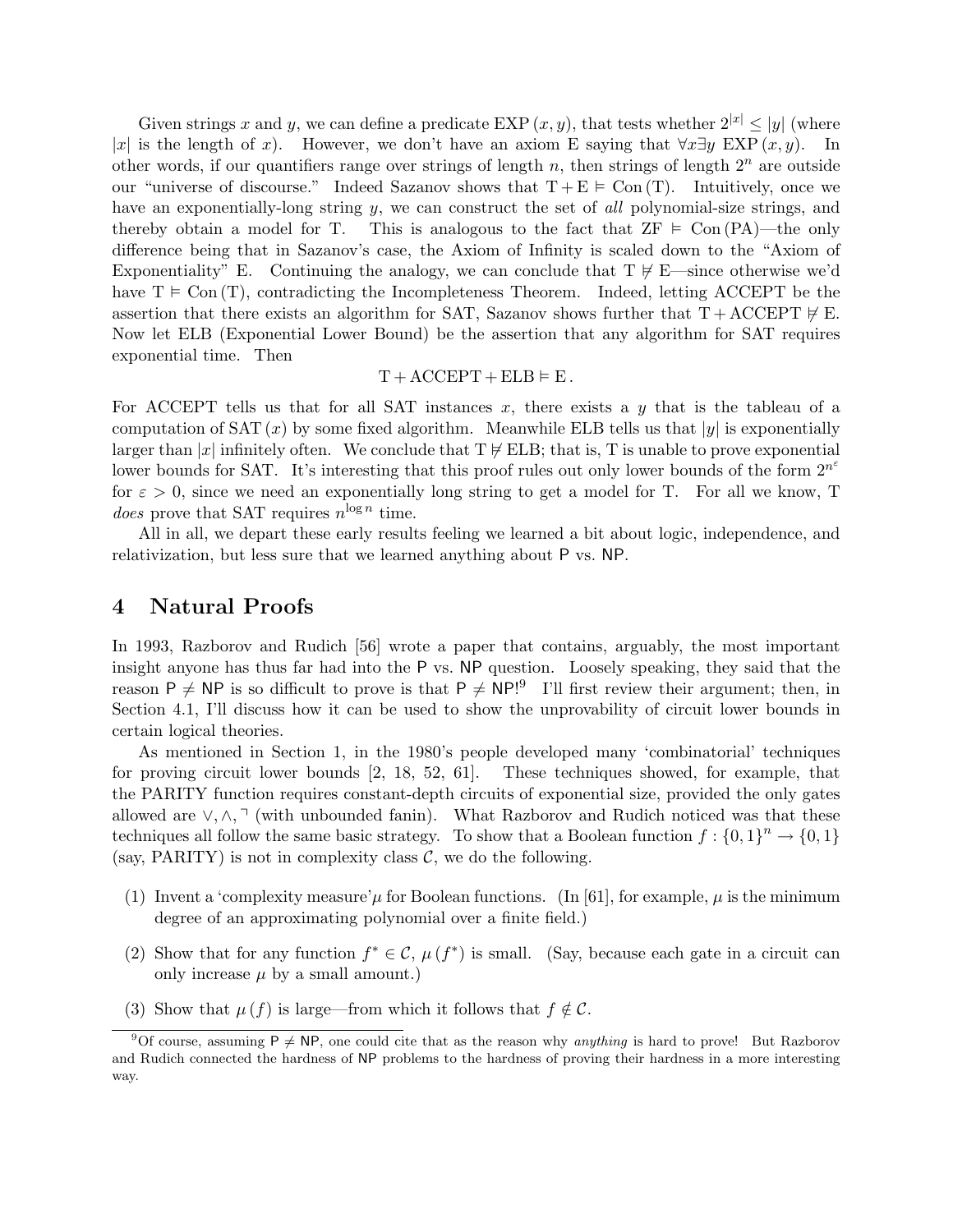The point is that, if the strategy above works, then it should work not only for the function f we're interested in, but for many other functions as well. For under any 'reasonable' measure of complexity, a random function is extremely complex. Intuitively, if 'simple' means having a short description of some form, then most functions can't be simple just by a counting argument! Indeed, this is how one shows that almost all Boolean functions have exponential circuit complexity, and that almost all strings have large Kolmogorov complexity. Furthermore, assuming we could analyze  $\mu(f)$  well enough to carry out step (3), we presumably have an *efficient procedure* to estimate  $\mu$ —where 'efficient' means using time polynomial in  $2^n$ , the size of the truth-table of f.

Assuming our proof is 'natural' in the above senses, Razborov and Rudich show that we could turn the proof on its head, and use it to break pseudorandom functions computable by the class C. The idea is simple: if  $f^* \in \mathcal{C}$ , then  $\mu(f^*)$  must be small, while if f is a genuinely random function, then  $\mu(f)$  is large with non-negligible probability. A subtlety is that the procedure to estimate  $\mu$  took time polynomial in  $2^n$ , not in n. To deal with this, we choose the seed for the pseudorandom function  $f^* \in \mathcal{C}$  to have length  $n^c$ , where c is a large constant. Then distinguishing  $f^*$  from random by testing every seed exhaustively would take time roughly  $2^{n^c}$ . We succeeded instead in time  $2^{O(n)}$ , or  $2^{N^{1/c}}$  in terms of the seed length  $N = n^c$ .

Why is this considered implausible? In the case  $C = P/\text{poly}$  (that is, the lower bound proof works against polynomial-size circuits), the evidence comes cryptographic reductions. Håstad et al. [27] showed that given any one-way function, we can construct a pseudorandom generator that's roughly as hard to break. Earlier, Goldreich, Goldwasser, and Micali [21] had shown that given any pseudorandom generator, we can construct a pseudorandom function that's roughly as hard to break. Putting these together, we find that our lower bound proof would give us a way to break any one-way function (including factoring, discrete logarithm, etc.), in time  $2^{O(n^{\epsilon})}$  for any  $\varepsilon > 0$ . By comparison, the best known factoring algorithm is conjectured to run in time roughly  $2^{n^{1/3}}$  [35].

If C is a smaller class, for instance the class  $TC^0$  of constant-depth polynomial-size threshold circuits, then the reductions of [27] and [21] can't be carried out. However, Naor and Reingold [40] gave a direct construction of a pseudorandom function in  $TC^0$ , which is provably as hard as factoring and discrete logarithm. It follows that any natural proof that a function isn't in  $TC^0$ would yield an algorithm for these problems much faster than any known today.

A final observation is that the stronger the lower bound we obtain for  $f$ , the stronger the upper bound it implies for breaking pseudorandom functions. For example, if our lower bound puts f outside of  $\mathcal{C} = \text{DTIME}(t(n))$  (where t is superpolynomial), then we can take the seed for the pseudorandom function to have length about  $t(n)$ . So in terms of the seed length, we get a roughly  $2^{t^{-1}(n)}$  upper bound on the time needed to distinguish the function from random. Razborov and Rudich credit Wigderson with the amusing observation that no natural proof can show a better than half-exponential<sup>10</sup> lower bound for the discrete logarithm function, *unconditionally*. For as we show this function to be harder, we simultaneously show it to be easier!

#### 4.1 Natural Proofs and Independence

In Section 3.2, we saw what might be called the 'first generation' of P vs. NP independence results. These sought to show  $P \neq NP$  unprovable in weak logical theories, by (say) analyzing the possible growth rates of functions provably total in those theories. Razborov and Rudich opened the way to a 'second generation' of independence results. These focus on a finite statement, such as

<sup>&</sup>lt;sup>10</sup>For  $t(n)$  to be half-exponential means that  $t(t(n))$  grows like  $2^n$ . Such functions exist, but are difficult to describe (see Miltersen, Vinodchandran, and Watanabe [37]).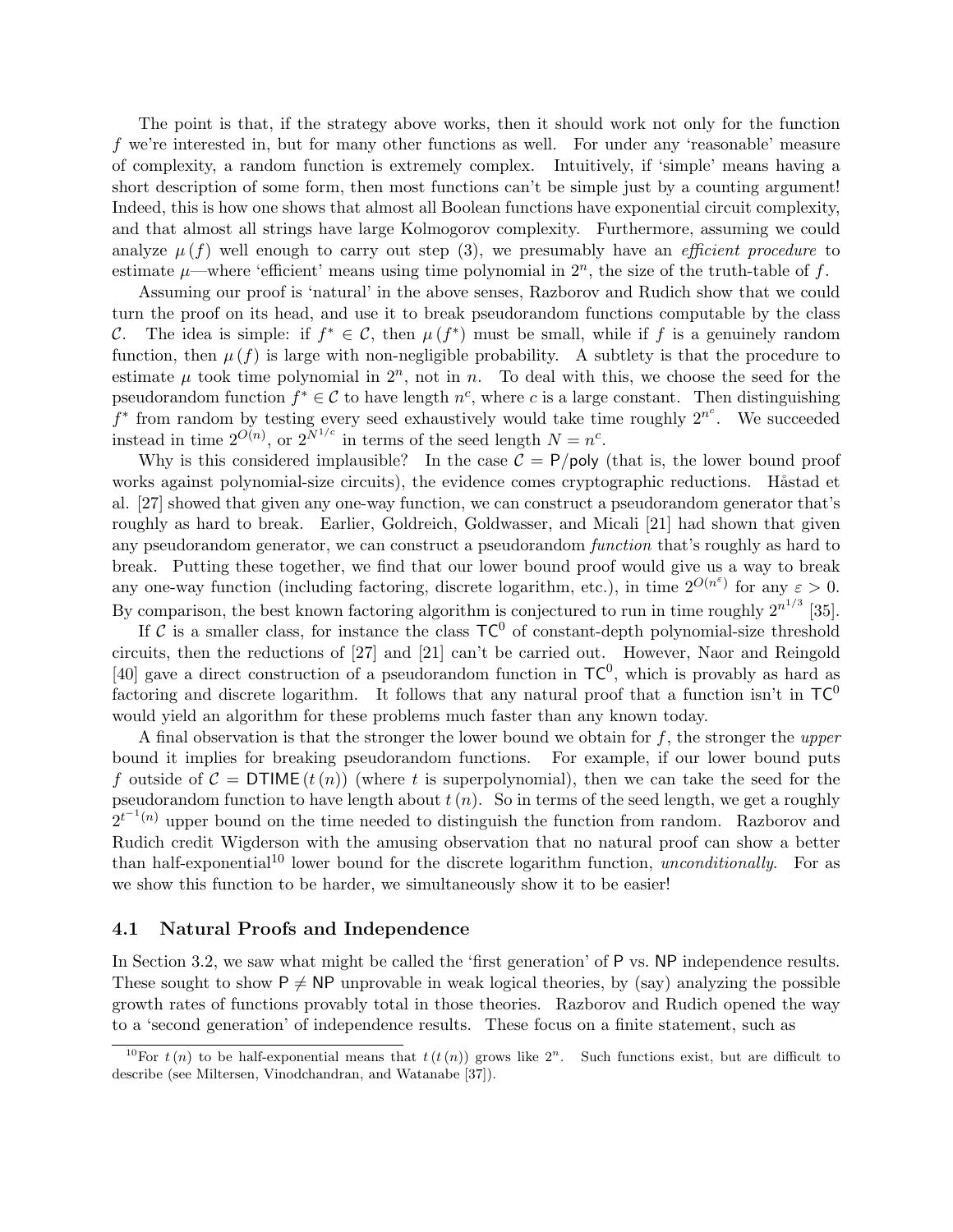<sup> $\exists$ </sup> Circuit<sub>n</sub> := "SAT<sub>n</sub> requires circuits of size  $n^{\log n}$ "

where  $SAT_n$  is the set of SAT instances of size n. The goal is to show (perhaps under a complexity assumption) that in some proof system,  $\overline{\ }$  Circuit<sub>n</sub> requires proofs of length superpolynomial in n. That is, we want to argue against the plausibility of proving lower bounds by proving a lower bound.

The difference between the two generations of independence result highlights an important fact about P vs. NP itself. When we meet a statement—Goldbach's Conjecture, for example—that says something about every natural number n, we usually assume the statement is trivial for any fixed n. So the sole problem is to find an argument that works for all n. For  $\ulcorner$  Circuit<sub>n</sub>, though, we have no idea how to prove even  $\exists$  Circuit<sub>50</sub> or  $\exists$  Circuit<sub>100</sub>. The resources needed to prove  $\exists$  Circuit<sub>n</sub> grow too quickly as a function of n. Both natural proofs and the second-generation independence results focus exclusively on this latter 'meta-complexity' problem—bypassing the issue of how we'd generalize to all n, even if we could prove  $\ulcorner$  Circuit<sub>50</sub>,  $\ulcorner$  Circuit<sub>100</sub>, and so on.<sup>11</sup>

To do justice to the second-generation independence results would require another survey altogether, and indeed such surveys exist [10, 46, 49]. Here I'll just sketch the main ideas. Many of the results involve a set of theories called bounded arithmetic [9, 10, 11]. In these theories, the objects are natural numbers, and we have available the constants  $0$  and  $1$  and the functions  $+$ ,  $\times$ ,  $\leq$ ,  $\lfloor x/2 \rfloor$ ,  $|x|$ , and  $\#$ , where  $|x| = \lceil \log_2(x+1) \rceil$  and  $x \# y = 2^{|x| \cdot |y|}$ . We can use the *bounded* quantifiers  $\forall x \leq t$  and  $\exists x \leq t$ , where t doesn't depend on x. There are standard axioms defining the functions, as well as two types of induction axiom:

$$
IND : [A (0) \land \forall x (A (x) \Longrightarrow A (x + 1))] \Longrightarrow \forall x A (x)
$$
  
 
$$
PIND : [A (0) \land \forall x (A (|x/2|) \Longrightarrow A (x))] \Longrightarrow \forall x A (x)
$$

Here A is a sentence that may contain additional variables. Clearly the IND axioms imply the PIND ones, but the converse is believed to be false. You can think of PIND as 'lazy induction': it forces us, the theorem provers, to do the hard work of showing that  $A(|x/2|) \Longrightarrow A(x)$  for all x, so that it can get by with an exponentially 'shallower' induction than IND.

Now, a  $\Sigma_1$ -sentence is any sentence of the form  $\exists xP(x)$ , where the quantifier  $\exists x$  is bounded. Likewise, a  $\Sigma_2$ -sentence has the form  $\exists x \forall y P(x, y)$  where  $\exists x$  and  $\forall y$  are bounded, and so on, in analogy to the polynomial hierarchy PH. Then the theory  $T_2^i$  is bounded arithmetic with an IND axiom for every  $\Sigma_i$ -sentence A, and  $S_2^i$  is bounded arithmetic with a PIND axiom for every  $\Sigma_i$ -sentence A. The theories can be ordered as follows from less to more powerful:

$$
S_2^1 \subseteq T_2^1 \subseteq S_2^2 \subseteq T_2^2 \subseteq \cdots
$$

A major open problem is whether the above inclusions are proper.

The bounded arithmetic theories are weaker than Sazanov's theory T, which we considered in Section 3.2. However, the independence results that can be shown are stronger: they rule out all superpolynomial lower bounds, not just exponential lower bounds as in Sazanov's case. Moreover,

<sup>&</sup>lt;sup>11</sup>So the results really talk about *proof-sequences*  ${P_n}_{n\geq 1}$ , only indirectly about proofs. The notion of a proofsequence helps to resolve the following puzzle. Suppose any pseudorandom function family in  $TC^0$  could be broken by a quantum computer (not so implausible, given that the only candidate family, due to Naor and Reingold [40], is based on factoring and discrete logarithm). Might we then have a "quantum natural proof" that  $TC^0 \neq P$ ? The answer is that at best, we'd get a quantum Turing machine that on input n, verifies in time  $2^{O(n)}$  (say) that  $CVP_n$ , the Circuit Value Problem of size n, requires  $TC^0$  circuits of size  $n^{\log n}$ . For a natural proof of  $TC^0 \neq P$ , we'd still need a *classical* algorithm to break pseudorandom functions in  $TC^0$ .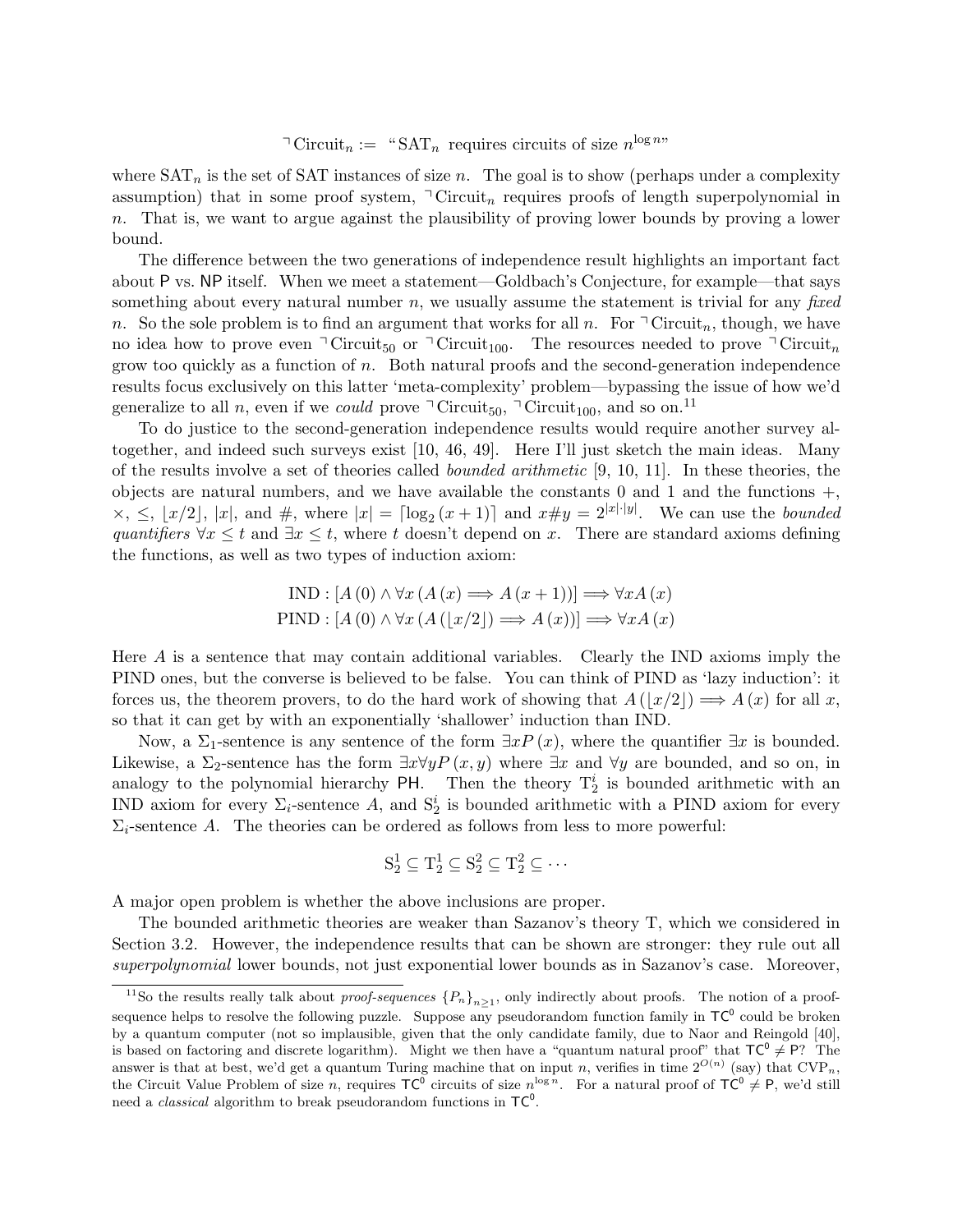as discussed earlier, for each particular  $n$  they give a lower bound on the length of a proof of  $\exists$  Circuit<sub>n</sub>.

Razborov [55] showed that if there exists a pseudorandom generator that requires circuits of size  $\Omega(2^{n^{\varepsilon}})$  to break for some  $\varepsilon > 0$  (the same assumption used for natural proofs), then NP  $\nsubseteq$  P/poly is unprovable in the theory  $S_2^2$ . Indeed, no class of functions definable in bounded arithmetic can then be proven to lie outside  $P/poly$ , so in particular,  $\sum_k^P \not\subseteq P/poly$  is unprovable for all k. Also, Razborov showed that  $\mathsf{NP} \nsubseteq \mathsf{P/poly}$  is unprovable in  $\mathsf{S}_2^1$ , under the weaker assumption that there exists a pseudorandom generator computable in polynomial time that requires bounded fan-in circuits of depth  $\Omega(n^{\varepsilon})$  to break for some  $\varepsilon > 0$ .

The key to the above results is what's called the *Efficient Interpolation Property* (EIP). Suppose we have a conjunction  $\varphi = A(x, z) \wedge B(y, z)$ , where  $x, y, z$  are sets of variables (z being a set of 'shared' variables). If  $\varphi$  is unsatisfiable, then for every fixed choice of z, either  $A(x, z)$  or  $B(y, z)$ must be unsatisfiable. Given z as input, the *interpolation problem* is to return which of A or B is unsatisfiable—or if both are unsatisfiable, then either A or B. We say a proof system S satisfies the EIP, if whenever  $\varphi$  has a polynomial-size refutation in S, there's a polynomial-time algorithm that solves the interpolation problem.

What Razborov did was to create a  $\varphi$  for which solving the interpolation problem is as hard as breaking a pseudorandom function. Let f be a pseudorandom function mapping  $n^c$  bits to  $2^n$ bits, and let s be any explicit function such that

Range 
$$
(f) \cap (\text{Range}(f) \oplus s) = \varnothing
$$
.

Then for  $z \in \{0,1\}^{2^n}$ , define  $\varphi = A(z) \wedge B(z)$  where (informally, and suppressing variables besides z)

$$
A(z) \leftrightarrow z
$$
 belongs to Range  $(f)$ ,  
\n $B(z) \leftrightarrow (z \oplus s)$  belongs to Range  $(f)$ .

Clearly  $\varphi$  is unsatisfiable. On the other hand, if we could decide which of A or B is unsatisfiable (that is, solve the interpolation problem), then we could distinguish f from a random function in time  $2^{O(n)}$ . It follows that in any proof system S satisfying the EIP,  $\varphi$  can't have a polynomial-size refutation assuming there exist  $2^{n^{\varepsilon}}$ -secure pseudorandom generators. From there it's easy to show that the tautologies  $\{\exists \text{ Circuit}_n\}_{n\geq 1}$  (assuming they are tautologies!) don't have polynomial-size proofs in S. As an example, Pudlák  $[45]$  showed that the Cutting Planes proof system satisfies the EIP, and this immediately implies that Cutting Planes can't prove  $\mathsf{NP} \not\subseteq \mathsf{P/poly}$ , again under the pseudorandomness assumption.

So EIP is a useful property, since it immediately gives us conditional lower bounds on a proof system's ability to prove circuit lower bounds. Thus, many researchers hoped to show the EIP for stronger proof systems, especially the so-called Extended Frege  $(\mathcal{EF})$  system. Unfortunately, Krajíček and Pudlák [31] showed that the EIP fails for this system—ironically, under a cryptographic assumption like those used to prove lower bounds on proof size! The idea is simple: they created a disjunction  $\varphi = A(z) \wedge B(z)$  where (again informally)

$$
A(z) \iff z
$$
 is an RSA encryption of a 0 bit,  
 $B(z) \iff z$  is an RSA encryption of a 1 bit.

Clearly  $\varphi$  is unsatisfiable. Moreover, using some number-theoretic facts, Krajíček and Pudlák showed that this unsatisfiability can be *proven* in the theories  $T_2^3$  and  $S_2^1 + \Phi$ , where  $\Phi$  is the axiom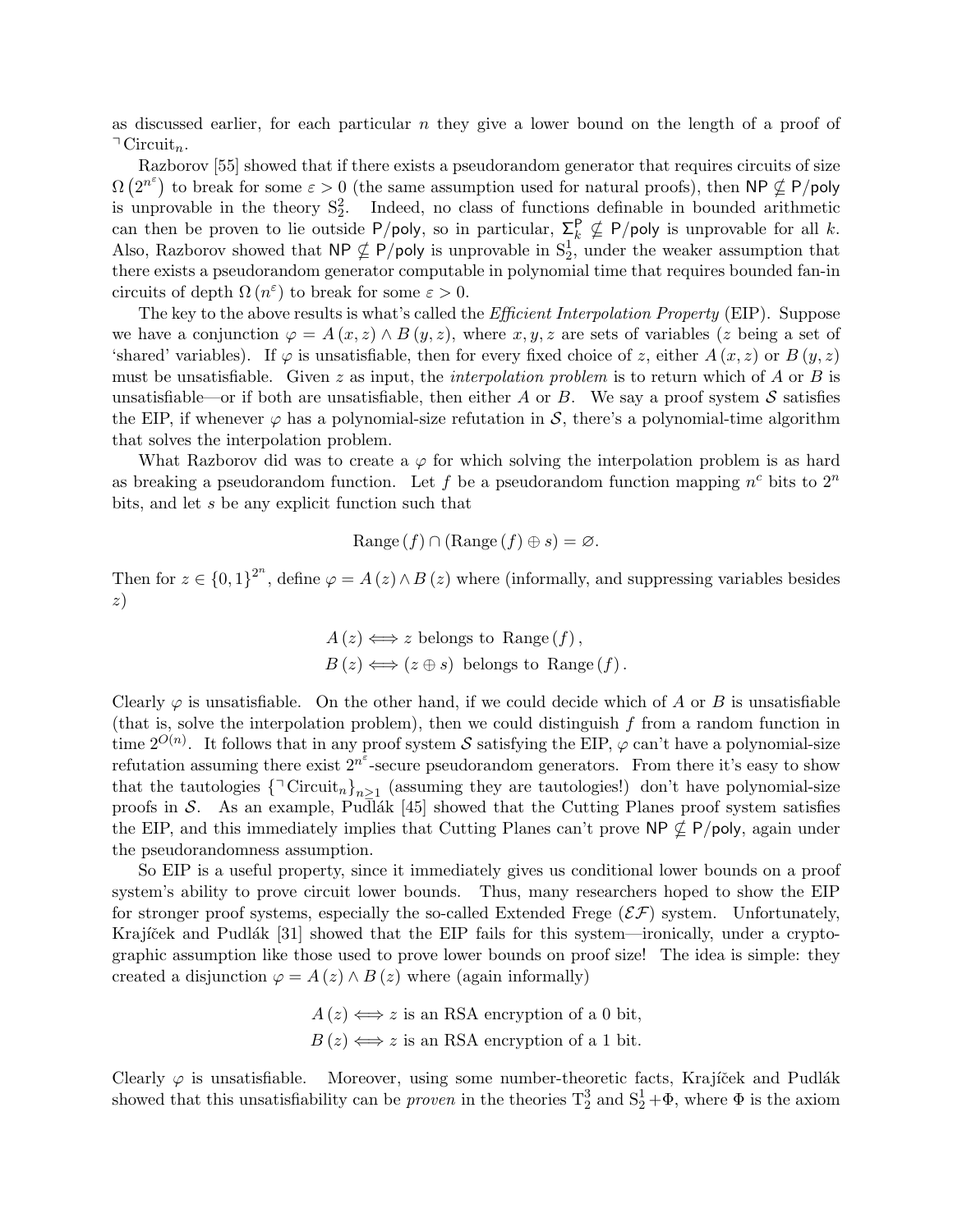that any integer having a Pratt certificate<sup>12</sup> is prime. This implies in particular that  $\varphi$  has a polynomial-size refutation in  $\mathcal{EF}$ . It follows that, if  $\mathcal{EF}$  satisfied the EIP, then there would be a polynomial time algorithm to solve the interpolation problem and thereby break RSA. We conclude that  $\mathcal{EF}$  doesn't satisfy the EIP, assuming RSA is secure.

I'll conclude with one example of an unconditional 'second-generation' independence result. In the well-known resolution proof system, we're given a set of CNF clauses that we want to prove unsatisfiable. The allowed operation is to "smash together" two previous clauses, of which one contains a literal a and the other contains  $a$ , to derive a new clause. For example, given the clauses  $(a\vee^{\dagger}b)$  and  $(\exists a \vee c \vee d)$  we can derive  $(\exists b \vee c \vee d)$ . The length of a resolution proof is the number of clauses it derives prior to the empty clause. Haken [23] showed the first superpolynomial lower bound on the lengths of resolution refutations. The unsatisfiable formulas he used were based on the Pigeonhole Principle; they encoded that  $n + 1$  pigeons are each in one of n holes, with no two pigeons in the same hole. Intuitively, with resolution we're stuck reasoning locally: "let's see, if we put this pigeon here, and moved that one there. . . darn, still doesn't work!" Resolution isn't powerful enough to count the pigeons and the holes, and see that the former are more numerous than the latter.

Recently Raz [47] improved Haken's result to show that even formulas based on the so-called 'Weak Onto Pigeonhole Principle'—that  $m \gg n$  pigeons can't be assigned to n holes, with exactly one pigeon in every hole—require resolution refutations of size  $2^{n^{\varepsilon}}$  for some  $\varepsilon > 0$ . By a reduction originally due to Razborov [51], a corollary is that the set of formulas  ${\{Circuit_n\}}_{n\geq 1}$  (under a natural propositional encoding), encoding that SAT has small circuits, don't have polynomial-size resolution refutations. Intuitively, consider a small DNF formula where each clause contains every variable (either negated or non-negated). Though it seems obvious that such a formula can't compute SAT, one does need to show that there are more 'yes' instances of SAT than there are clauses in the DNF—and that requires the Weak Onto Pigeonhole Principle!

Improving on Raz's result, Razborov has shown [54] that  $\overline{\phantom{a}}$  Circuit<sub>n</sub> has no succinct resolution proofs even when the circuits in the encoding have bounded fan-in. Using a different reduction based on the Nisan-Wigderson pseudorandom generator [41], rather than the pigeonhole principle— Razborov has also shown [53] that  $\neg$  Circuit<sub>n</sub> has no succinct proofs in several extensions of resolution, including PCR (Polynomial Calculus and Resolution) and k-DNF resolution, or resolution with k-DNF's instead of clauses, for  $k = \varepsilon \log n$ .

Taking a step back, do these results tell us anything about P vs. NP—for example, whether the problem is likely to be independent of ZF or some other strong theory? In the appendix of [48], Razborov argues that all known "explicit" techniques for circuit lower bounds can be formalized in  $S_2^1$ . Therefore, the inability even of  $S_2^2$  to prove NP  $\nsubseteq$  P/poly under a pseudorandomness assumption could be taken as strong evidence that those techniques are logically too weak to prove  $P \neq NP$ .

On the other hand, a telling point, mentioned in [48], is that  $S_2^1$  can't even formalize the Shannon counting argument, which shows that almost all Boolean functions require exponential-size circuits. As a consequence,  $S_2^1$  can't formalize Kannan's result [29] that  $NP^{EXP} \nsubseteq P/poly$ , which uses the Shannon counting argument; or the Buhrman-Fortnow-Thierauf result [8] that  $MA_{EXP} \nsubseteq P/poly$ , which in turn uses Kannan's result. It's clear, then, that there exist techniques not formalizable in  $S_2^1$ , that to us humans are almost the epitome of triviality (unlike many techniques that are formalizable in  $S_2^1$ !). Whether a theorem can be proven in a weak fragment of arithmetic might not say much about the theorem's conceptual difficulty. In one of the many ironies of P vs. NP,

<sup>&</sup>lt;sup>12</sup>Pratt [44] showed that PRIMES  $\in NP$ ; that is, every prime has a succinct proof of primality. An obvious question is whether the deterministic primality test of Agrawal, Kayal, and Saxena [1] might eliminate the need for Φ. This seems unlikely, since one would still need to *prove* the correctness of the AKS algorithm in  $S_2^1$ .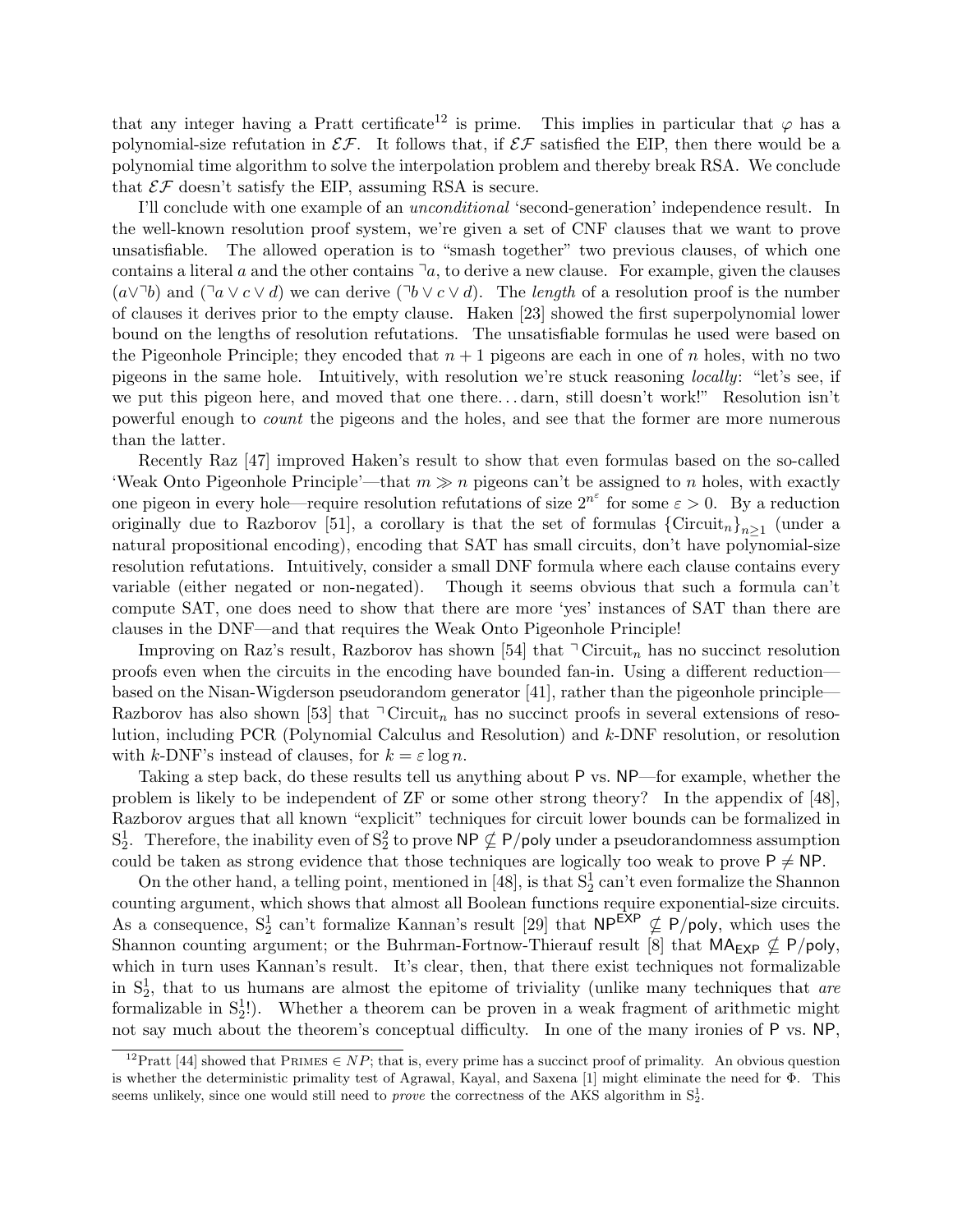it's conceivable that the independence results will ultimately contribute to proving  $P \neq NP$ , not because of what they tell us, but because of the lower bound techniques developed to prove the independence results themselves!

# 5 Proving Independence

Ultimately, of course, we'd want to prove P vs. NP independent of a strong theory, one that encompasses all "ordinary" mathematical reasoning (or at least a large chunk of it). But there's a reason that's probably impossible with current techniques, which was pointed out by Kurtz, O'Donnell, and Royer [33], and (independently) Ben-David and Halevi [6].

Let's define a  $\Pi_1$ -sentence to be any sentence of the form, "For all x,  $P(x)$ ," where P is function that can be proven to be recursive in Peano Arithmetic, PA. (That is, there's a Turing machine M that computes  $P$ , together with a proof in PA that M halts on every input.) Similarly, a  $\Pi_2$ -sentence has the form  $\forall x \exists y \ P(x, y)$  where P is provably recursive, a  $\Pi_3$ -sentence has the form  $\forall x \exists y \forall z P(x, y, z)$ , and so on.

An amusing exercise is to classify famous unsolved math problems by 'quantifier complexity.' Goldbach's Conjecture is  $\Pi_1$ , since we can write a simple predicate that checks whether an integer is a sum of two primes. The Twin Primes Conjecture is  $\Pi_2$ : for all n, there exists a  $p > n$  such that p and  $p + 2$  are prime. To make this a  $\Pi_1$ -sentence, we'd need to strengthen the conjecture by including an explicit lower bound—say, that there are at least  $\log \log \log n$  twin primes less than n. The complexity of the Riemann Hypothesis (RH) is less obvious. But a result of Lagarias [34] shows that RH is equivalent to the assertion that for all positive integers  $n$ , the sum of the divisors of n is at most

$$
\alpha(n) = H_n + e^{H_n} \ln H_n,
$$

where  $H_n = 1 + \frac{1}{2} + \cdots + \frac{1}{n}$  $\frac{1}{n}$  is the  $n^{th}$  harmonic number. This assertion is  $\Pi_1$ , since we can compute increasingly good upper bounds on  $\alpha(n)$ , dovetailing over all n.

The problem that concerns us, P vs. NP, is of course  $\Pi_2$ : for all Turing machines M and polynomial time bounds p, there exists a SAT instance  $\varphi$  such that M doesn't halt with the correct answer to  $\varphi$  in at most  $p(n)$  steps, where n is the size of  $\varphi$ . The NP vs. P/poly problem is similarly  $\Pi_2$ .

What Kurtz et al. and Ben-David and Halevi noticed is that despite being a  $\Pi_2$ -sentence, P vs. NP can be extremely well "approximated" by  $\Pi_1$ -sentences. For example, let A be the assertion that "SAT does not have circuits of size  $n^{\log n}$ ." Then A is  $\Pi_1$ , since for each n, we can just search exhaustively through all circuits of size  $n^{\log n}$  and see whether any of them computes SAT. Moreover, A implies  $P \neq NP$ , and is very likely true (we'd imagine) assuming  $P \neq NP$ .

Now assuming PA is consistent, we can't prove a  $\Pi_1$ -sentence independent of PA without proving the sentence—since if the sentence were false, it would have a simple counterexample! (In Apostolos Doxiadis' novel Uncle Petros and Goldbach's Conjecture [17], the brilliant Uncle Petros misses this point completely while musing about whether Goldbach's Conjecture is formally independent.)

There's a further point, however. With the exception of Gödel's Incompleteness Theorem, all the techniques we have for proving independence from PA actually prove independence from a stronger theory,  $PA + \Pi_1$ . This theory consists of PA augmented by the set of all true  $\Pi_1$ sentences. Since the true  $\Pi_1$ -sentences can't even be recursively enumerated, obviously  $PA + \Pi_1$  is an unrealistically powerful theory. Despite its power, though, it turns out to be unable to prove even some simple  $\Pi_2$ -sentences.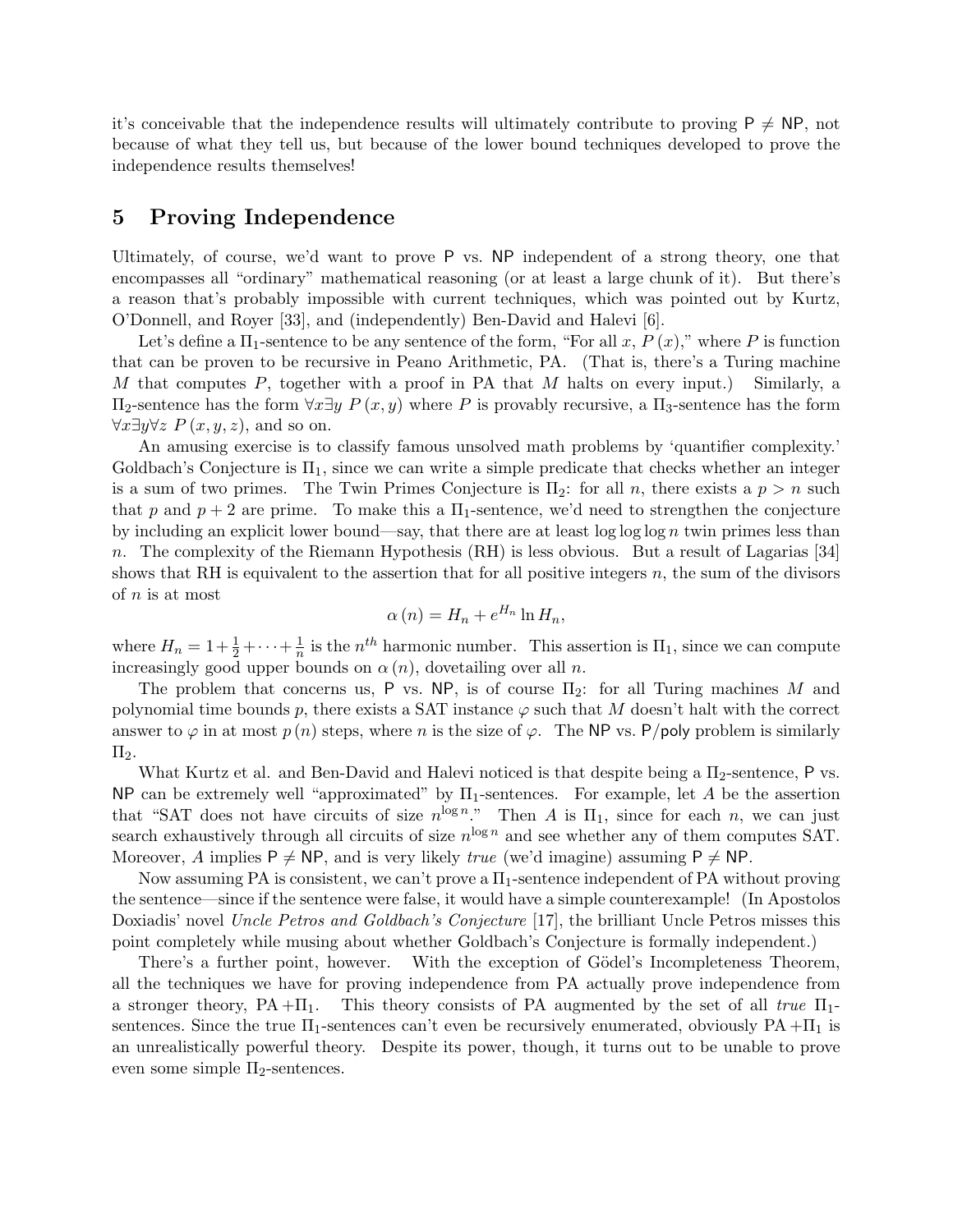As an example, consider Goodstein's Theorem  $[22]$ . We write a positive integer n (say 40) as a sum of powers of 2, then write the exponents as sums of powers of 2, and so on:

$$
40 = 2^5 + 2^3 = 2^{2^2 + 2^0} + 2^{2 + 2^0}.
$$

(This is called the base-2 *hereditary representation.*) Then we change all the 2's to 3's to obtain  $3^{3^3+3^0}+3^{3+3^0}$ , then subtract 1 and re-express in base-3 hereditary representation:

$$
3^{3^3+3^0}+3^{3+3^0}-1=22,876\,,792,455,041=3^{3^3+3^0}+2\cdot 3^3+2\cdot 3^{2\cdot 3^0}+2\cdot 3^{3^0}+2\cdot 3^0.
$$

Then we change all the 3's to 4's, subtract 1, re-express in base-4 hereditary representation, and so on, increasing the base by 1 each time. Surprisingly, by an argument involving countable ordinals, Goodstein showed that no matter what  $n$  we start with, this process will always converge to 0. Subsequently Paris and Harrington [42] showed that Goodstein's Theorem is independent of PA—meaning that the use of countable ordinals was necessary.

Clearly Goodstein's Theorem is  $\Pi_2$ : for all n, there exists a t such that the process converges in  $t$  steps if we start with  $n$ . What Paris and Harrington actually showed was that Goodstein's Theorem is independent of  $PA + \Pi_1$ —in other words, even if we threw in all true  $\Pi_1$ -sentences for free, the theorem would still be unprovable in PA. Indeed, Kreisel [32] showed the following (see also  $|6|$ ).

**Lemma 3 (Kreisel)** A function is provably recursive in  $PA + \Pi_1$  if and only if it's provably recursive in PA.

Now suppose P vs. NP were independent of  $PA + \Pi_1$ . Then NP would need to have circuits of size  $n^{\log n}$ —for if it didn't, then we'd have a true  $\Pi_1$ -sentence (and hence theorem of PA + $\Pi_1$ ) that implies  $P \neq NP$ . Indeed, by Kreisel's lemma, NP would need to have circuits of size  $n^{\alpha(n)}$ , where  $\alpha$  is any unbounded function such that  $\alpha^{-1}$  is provably recursive in PA. For example, we could take  $\alpha$  to be the inverse Ackermann function. One can obtain ridiculous consequences for uniform computation also—although there, to keep the sentences  $\Pi_1$ , one needs to say something like, "there exists in algorithm that decides SAT in time  $n^{\alpha(n)}$  for infinitely many long stretches of  $n$ 's."

### 6 Conclusion

It's clear that a proof of  $P \neq NP$ , if it exists at all, would require utterly new techniques. The results of the previous section twist the knife further by showing that, if  $P \neq NP$  is unprovable in a strong theory such as Peano arithmetic, then utterly new techniques would be required to show that. These pessimistic results raise a disturbing possibility: could  $P \neq NP$  be somehow "neither true nor false?"

Before you dismiss this question as silly, consider the case of the continuum hypothesis CH. Unlike Gödel's Incompleteness Theorem, which tells us that a sentence is true by the very fact of its unprovability, the independence results of Gödel and Cohen don't point us one way or another regarding the "truth" of CH. Cantor thought CH was true. Gödel hoped that new "self-evident" axioms would someday be discovered, which would settle once and for all whether intermediate cardinalities exist. Cohen predicted that CH might come to be seen as obviously false—a prediction that's partly come to pass (see, for example, a survey by Woodin [62]). But even if we reject CH, there remains the question: how many intermediate cardinalities are there? It turns out that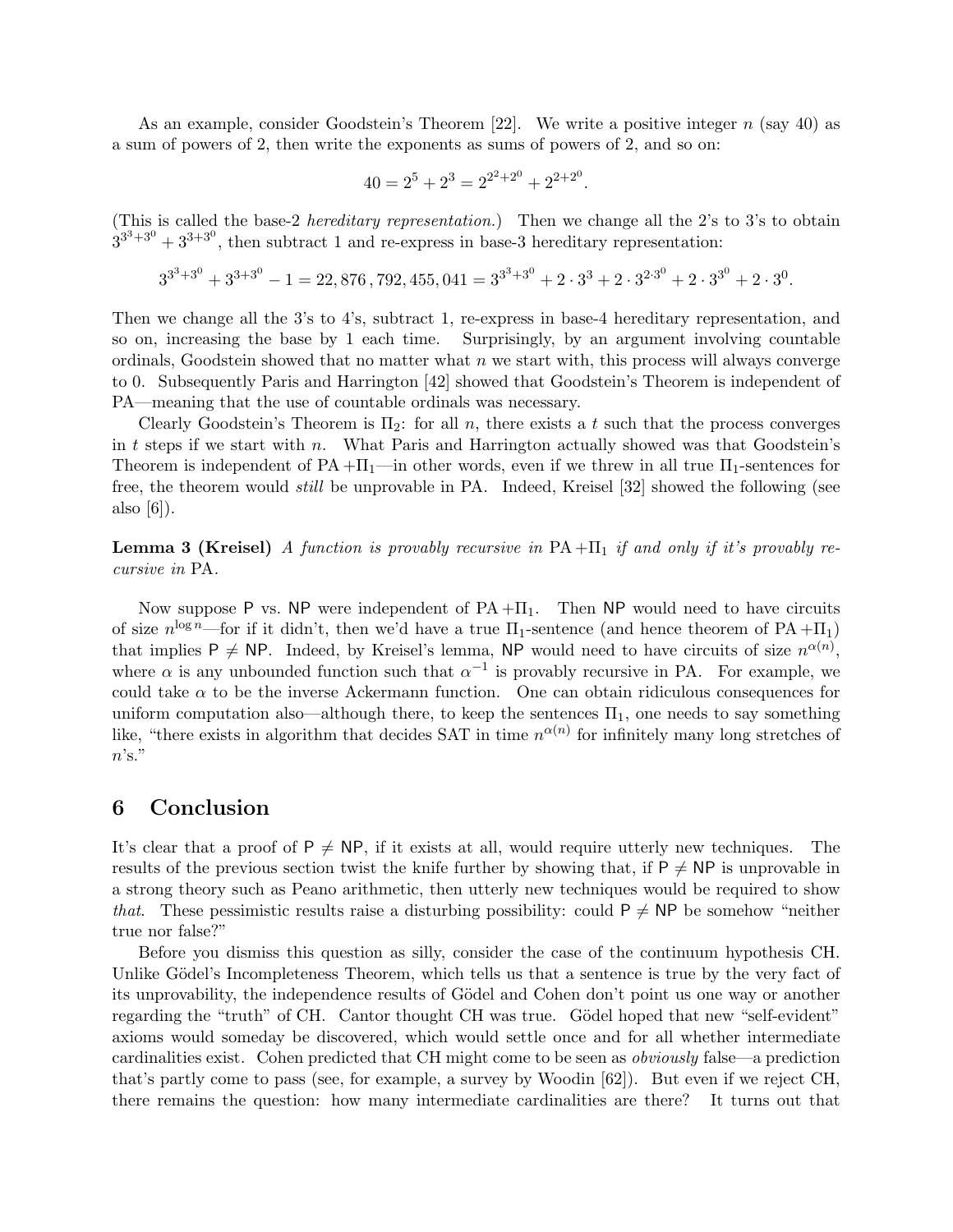any number would be consistent with ZF. Cohen thought perhaps there are uncountably many; Woodin thinks there's exactly one.

Should we lose sleep over this situation? My own feeling is that we shouldn't—but that perhaps we *should* readjust our intuitions regarding the continuum. You might think you know what an "arbitrary set of reals" means, but do you? Imagine you were a programmer, and your boss ordered you to write a C program that loops through all sets of reals, halting if it finds one of intermediate cardinality. You might be forgiven for protesting, with Kronecker, that "God created the integers; all else is the work of Man."

David Deutsch, of quantum computing fame, has argued that even mathematical statements are ultimately about physical reality—since mathematics is rooted in computation, and the laws of physics determine what is and isn't computable  $[16]$ <sup>13</sup> Whether or not you agree with this, it does suggest the following "physical process criterion" for mathematical truth:

We should expect a mathematical question to have a definite answer, if and only if we can phrase the question in terms of a physical process we can imagine.

There might be questions that we can't phrase in terms of a physical process, but that we can nevertheless answer—for example, whether  $|S| < 2^S$  for every set S. Someone who accepted the physical process criterion would see these cases as fortuitous accidents—and would predict that closely related questions can be found which are unanswerable.

That brings us to P vs. NP. I've argued that, like the Continuum Hypothesis,  $P \neq NP$  is a statement as much about as of mathematics—one whose truth or falsehood is almost impossible to investigate without also investigating the means of investigation. But in one crucial respect,  $P \neq NP$  is not at all like CH. It's a  $\Pi_2$ -sentence. It refers, not to a transfinite realm beyond human experience, but to machines, Boolean circuits, 1's and 0's.

Here's a simple argument for why, if you accept the physical process criterion, then you should accept that any  $\Pi_{\alpha}$ -sentence has a definite truth-value, where  $\alpha$  is a countable ordinal. Think of interactive proofs. Naïvely, one might say that whether a language belongs to PSPACE or NEXP is irrelevant, since those classes lie so far beyond what we could compute or even verify. But if we postulate a prover who can interact with us—or multiple provers, or a probabilistically-checkable proof—then these questions become relevant. Analogously, although a  $\Pi_2$ -sentence might be beyond our capacity to verify if true or falsify if false in any finite amount of time, that no longer holds if we have an omniscient wizard around. We propose an efficient algorithm, the wizard responds with a SAT instance on which it fails, we propose another algorithm, the wizard responds with another instance, etc. This process will continue forever if and only if  $P \neq NP$ .

The same argument works for a  $\Pi_3$ -sentence,  $\forall x \exists y \forall z \ P(x, y, z)$ . We just need to dovetail. We propose  $x_1$ , the wizard responds with  $y_1$ , we check  $P(x_1, y_1, z)$  for the first few values of z. Then we propose  $x_2$ , the wizard responds with  $y_2$ , we check  $P(x_2, y_2, z)$  for the first few values of z, as well as  $P(x_1, y_1, z)$  for a few more values of z. And so on. It's not hard to show by induction that, for any  $\Pi_{\alpha}$ -sentence A (where  $\alpha$  is a countable ordinal), there exists an "interactive protocol" that continues forever if and only if A is true.

It might be objected that an omniscient wizard doesn't correspond to a physical process we can imagine. But provided we can imagine playing the game against an opponent with an arbitrary fixed strategy, it seems legitimate also—at least to me!—to imagine that the opponent uses an optimal strategy.

<sup>&</sup>lt;sup>13</sup>Most computer scientists would agree that the "extended" (or polynomial-time) Church-Turing thesis depends on physical laws, and indeed is probably falsified by quantum mechanics. Deutsch, however, goes further, and says that under different laws of physics, even the set of computable functions would in general be different.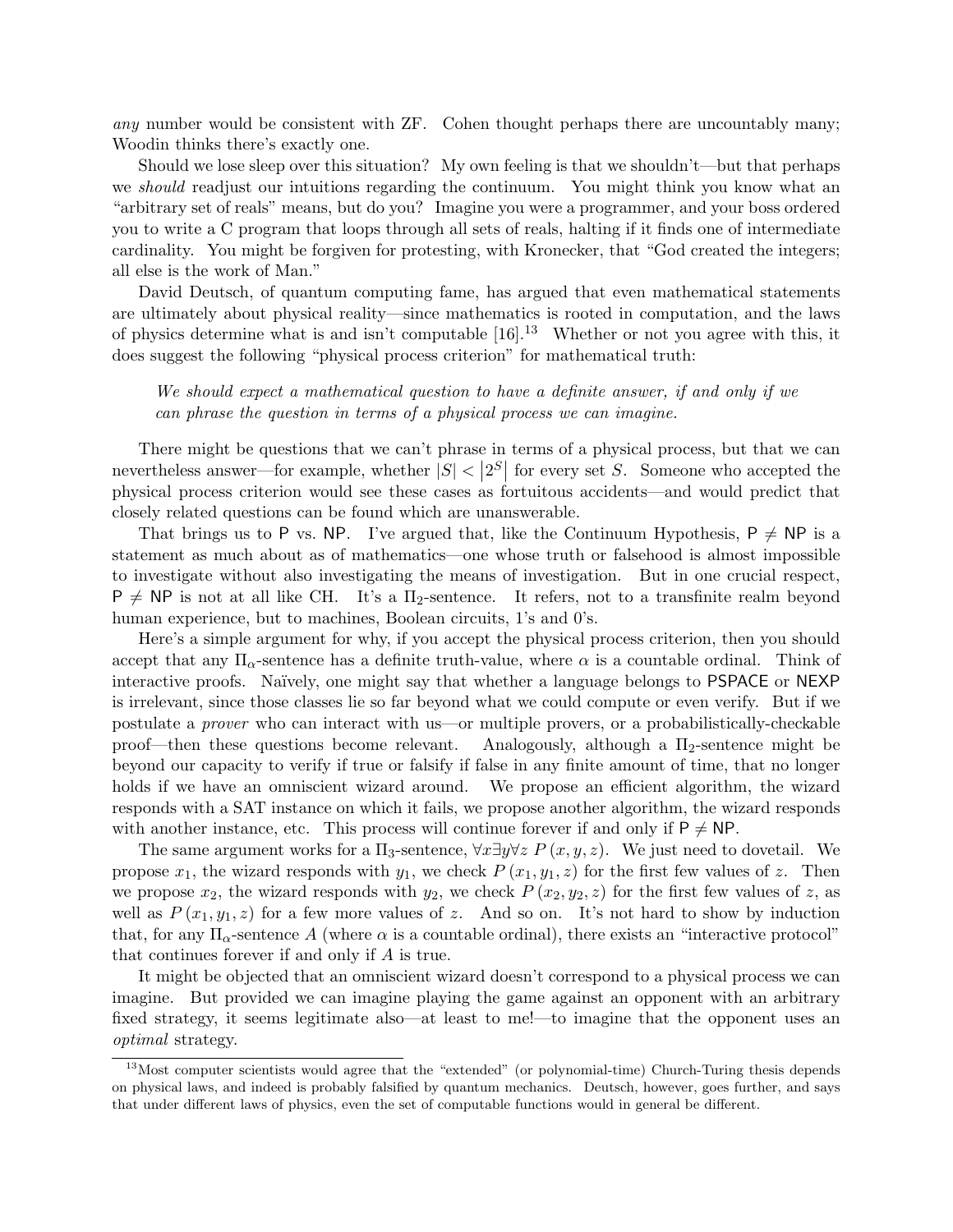If you're still reading this, perhaps you've really gotten into the spirit of it and asked: what if the universe is finite? Recent evidence for a positive cosmological constant (e.g. [43]), together with arguments from black hole thermodynamics [7], imply an upper bound of about  $10^{122}$  on the maximum number of bits accessible by any one observer. Intuitively, even if the universe is spatially infinite, most of it recedes too quickly from any one observer to be seen by that observer. Now, what if your conversation with the wizard would terminate eventually in a proof that  $P = NP$ . but only after you'd exchanged strings much longer than  $10^{122}$  bits? Would the conversation then satisfy the physical process criterion or not? I'll leave the answer to this as a matter of taste. I'll say only that my own "Platonic circle"—that is, the set of mathematical entities that I'm willing to regard as physically imaginable—doesn't extend all the way to uncountable infinities, but it does extend to integers past  $10^{122}$ , and even  $2^{10^{122}}$ .

So I'll state, as one of the few definite conclusions of this survey, that  $P \neq NP$  is either true or false. It's one or the other. But we may not be able to prove which way it goes, and we may not be able to prove that we can't prove it.

# 7 Further Reading

For the current consensus on P vs. NP, see William Gasarch's "P=?NP poll" [19]—or go to

http://www.ideosphere.com/fx-bin/Claim?claim=P!NP

to bet on whether  $P \neq NP$  will be proved by 2010. See my Complexity Zoo at

http://www.cs.berkeley.edu/˜aaronson/zoo.html

for more about the complexity classes mentioned in this survey. My favorite reference for the material of Section 2 is the book of Cohen [13]. For a definition of Cutting Planes and other proof systems mentioned in Section 4.1, see the survey of Beame and Pitassi [5]. Finally, there are interesting discussions about the logical status of P vs. NP on the Foundations of Mathematics (FOM) mailing list; see

http://www.cs.nyu.edu/pipermail/fom/2001-August/005045.html.

# 8 Acknowledgments

I thank Lance Fortnow and Alexander Razborov for their comments (even though they don't agree with everything I say here!).

# References

- [1] M. Agrawal, N. Kayal, and N. Saxena. Primes is in P, submitted, 2002. www.cse.iitk.ac.in/users/manindra/primality.ps.
- [2] M. Ajtai.  $\Sigma_1^1$  formulae on finite structures, Annals of Pure and Applied Logic 24:1–48, 1983.
- [3] L. Babai, L. Fortnow, and C. Lund. Nondeterministic exponential time has two-prover interactive protocols, Computational Complexity 1(1):3–40, 1991. www.neci.nec.com/homepages/fortnow/papers/mip2.ps.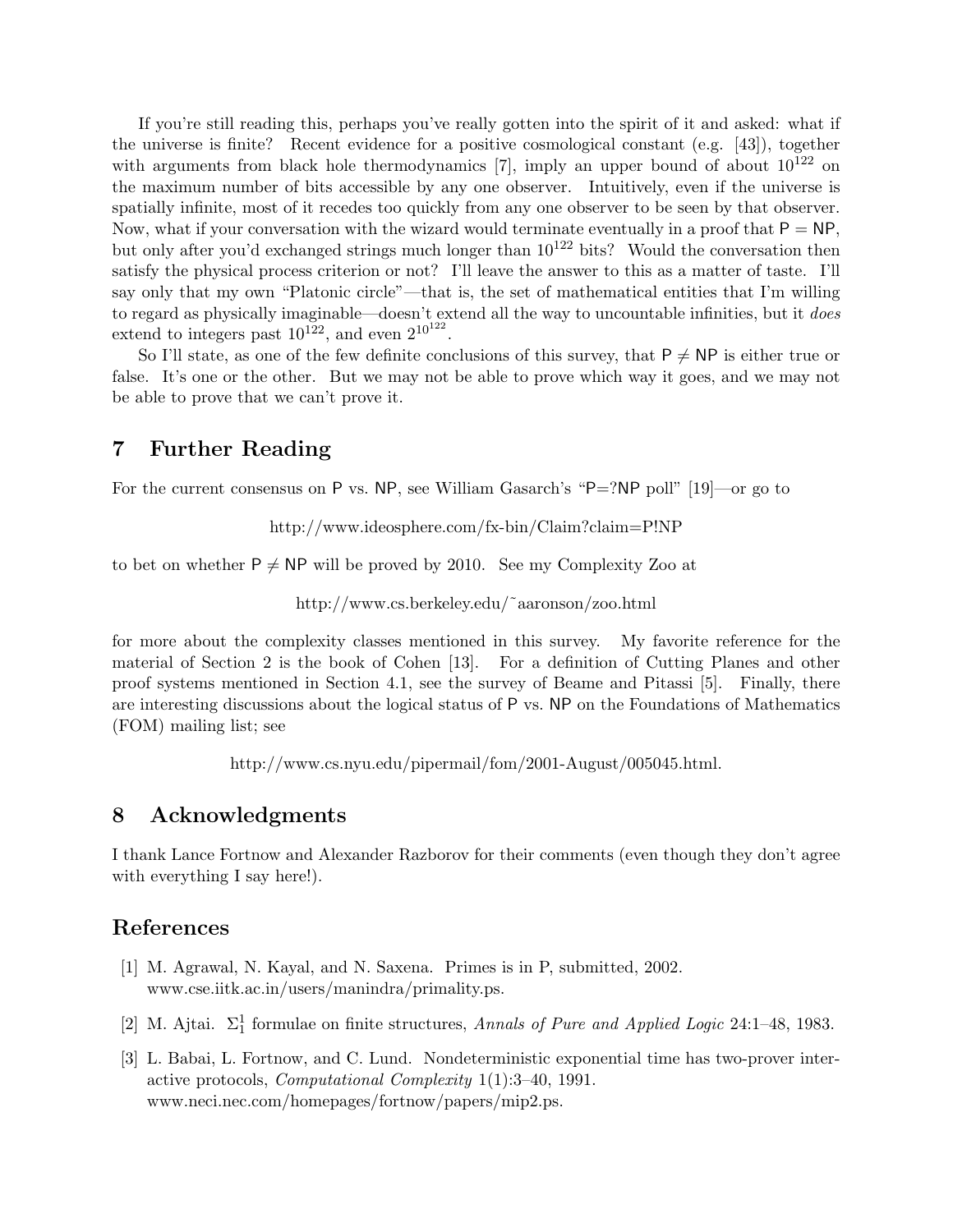- [4] T. P. Baker, J. Gill, and R. Solovay. Relativizations of the P=?NP question, SIAM Journal on Computing 4(4):431–442, 1975.
- [5] P. Beame and T. Pitassi. Propositional proof complexity: past, present, and future, *Bulletin of the EATCS* 65:66–89, June 1998. external.nj.nec.com/homepages/fortnow/beatcs/column65.ps.
- [6] S. Ben-David and S. Halevi. On the independence of P versus NP, Technical Report #699, Technion, 1991. www.cs.technion.ac.il/˜shai/ph.ps.gz.
- [7] R. Bousso. Positive vacuum energy and the N-bound, J. High Energy Phys. 0011:038, 2000. www.arxiv.org/abs/hep-th/0010252.
- [8] H. Buhrman, L. Fortnow, and Thierauf. Nonrelativizing separations, in Proceedings of IEEE Complexity'98, pp. 8–12, 1998. www.neci.nec.com/homepages/fortnow/papers/nonrel.ps.
- [9] S. Buss. Bounded Arithmetic, Bibliopolis, 1986.
- [10] S. Buss. Bounded arithmetic and propositional proof complexity, in Logic of Computation (H. Schwichtenberg, ed.), pp. 67–122, Springer-Verlag, 1997. math.ucsd.edu/˜sbuss/ResearchWeb/marktoberdorf95/index.html.
- [11] S. Buss. Bounded arithmetic, cryptography, and complexity, Theoria 63:147–167, 1997. math.ucsd.edu/˜sbuss/ResearchWeb/theoria/index.html.
- [12] Clay Math Institute. Millennium Prize Problems. www.claymath.org/Millennium Prize Problems.
- [13] P. J. Cohen. Set Theory and the Continuum Hypothesis, Addison-Wesley, 1966.
- [14] S. A. Cook. The complexity of theorem-proving procedures, in *Proceedings of ACM STOC*'71, pp. 151–158, 1971.
- [15] R. E. DeMillo and R. J. Lipton. The consistency of P=NP and related problems within fragments of number theory, in Proceedings of ACM STOC'79, pp. 153–159, 1979.
- [16] D. Deutsch. The Fabric of Reality, Penguin, 1997.
- [17] A. Doxiadis. Uncle Petros and Goldbach's Conjecture, Bloomsbury, 2001.
- [18] M. Furst, J. B. Saxe, and M. Sipser. Parity, circuits, and the polynomial time hierarchy, Math. Systems Theory 17:13–27, 1984.
- [19] W. Gasarch. The  $P=?NP$  poll,  $SIGACT$  News 36, 2002. www.cs.umd.edu/users/gasarch/papers/poll.ps.
- [20] K. Gödel. The Consistency of the Axiom of Choice and of the Generalized Continuum-Hypothesis with the Axioms of Set Theory, Princeton University Press, 1940.
- [21] O. Goldreich, S. Goldwasser, and S. Micali. How to construct random functions, J. of the ACM 33:792–807, 1986.
- [22] R. Goodstein. On the restricted ordinal theorem, J. of Symbolic Logic 9:33–41, 1944.
- [23] A. Haken. The intractability of resolution, Theoretical Computer Science 39:297–308, 1985.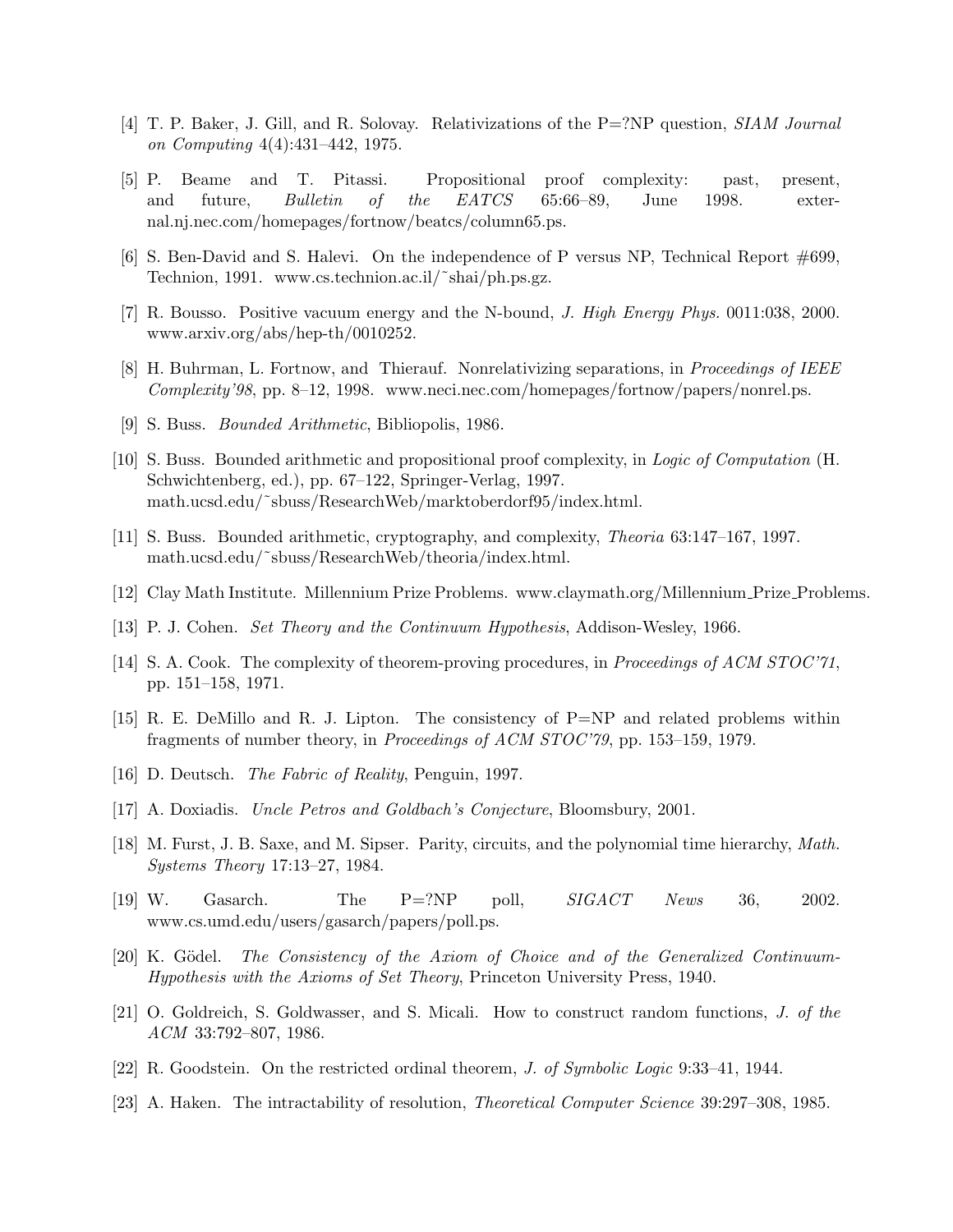- [24] J. Hartmanis. Feasible Computations and Provable Complexity Problems, SIAM, 1978.
- [25] J. Hartmanis. Independence results about context-free languages and lower bounds, Information Proc. Lett. 20(5):241–248, 1985.
- [26] J. Hartmanis and J. Hopcroft. Independence results in computer science, SIGACT News 8(4):13–24, 1976.
- [27] J. Håstad, R. Impagliazzo, L. Levin, and M. Luby. A pseudorandom generator from any one-way function, SIAM J. Comput. 28, pp. 1364–1396, 1999. www.nada.kth.se/˜johanh/prgfromowf.ps.
- [28] D. Joseph and P. Young. Independence results in computer science?, J. Comp. Sys. Sci. 23:311–338, 1981.
- [29] R. Kannan. Circuit-size lower bounds and non-reducibility to sparse sets, Information and Control 55:40–56, 1982.
- [30] R. M. Karp. Reducibility among combinatorial problems, in Complexity of Computer Computations (R. Miller and J. Thatcher, eds.), Plenum Press, pp. 85–104, 1972.
- [31] J. Krajíček and P. Pudlák. Some consequences of cryptographical conjectures for  $S_1^2$  and  $EF$ , in Logic and Computational Complexity (E. D. Leviant, ed.), Springer LNCS 960, pp. 210–220, 1995. www.math.cas.cz/˜krajicek/j-crypto.ps.gz.
- [32] G. Kreisel. On the concepts of completeness and interpretation of formal systems, Fundamenta Mathematicae 39:103–127, 1952.
- [33] S. Kurtz, M. J. O'Donnell, and S. Royer. How to prove representation-independent independence results, Information Proc. Lett. 24, pp. 5–10, January 1987.
- [34] J. C. Lagarias. An elementary problem equivalent to the Riemann hypothesis, manuscript, 2000. www.arxiv.org/abs/math.NT/0008177.
- [35] A. K. Lenstra and H. W. Lenstra Jr. The Development of the Number Field Sieve, Springer-Verlag, 1993.
- [36] L. Levin. Universal search problems, Problemy Peredachi Informatsii 9(3):265–266 (in Russian), 1973. Partial English translation in B. A. Trakhtenbrot, A survey of Russion approaches to perebor, Annals of the History of Computing 6(4):384–400, 1984.
- [37] P. B. Miltersen, N. V. Vinodchandran, and O. Watanabe. Super-polynomial versus halfexponential circuit size in the exponential hierarchy, in *Proceedings of COCOON'1999*, pp. 210–220, 1999. www.brics.dk/˜bromille/Papers/cocoon.ps.
- [38] R. Monk. Ludwig Wittgenstein: The Duty of Genius, Vintage, 1991.
- [39] K. Mulmuley and M. Sohoni. Geometric complexity theory I: an approach to the P vs. NP and related problems,  $SIAM$  J. Comput.  $31(2):496-526$ , 2001. http://people.cs.uchicago.edu/~mulmuley/part1.ps.
- [40] M. Naor and O. Reingold. Number-theoretic constructions of efficient pseudorandom functions, in Proceedings of IEEE FOCS'97, pp. 458–467, 1997. www.wisdom.weizmann.ac.il/˜naor/PAPERS/gdh.ps.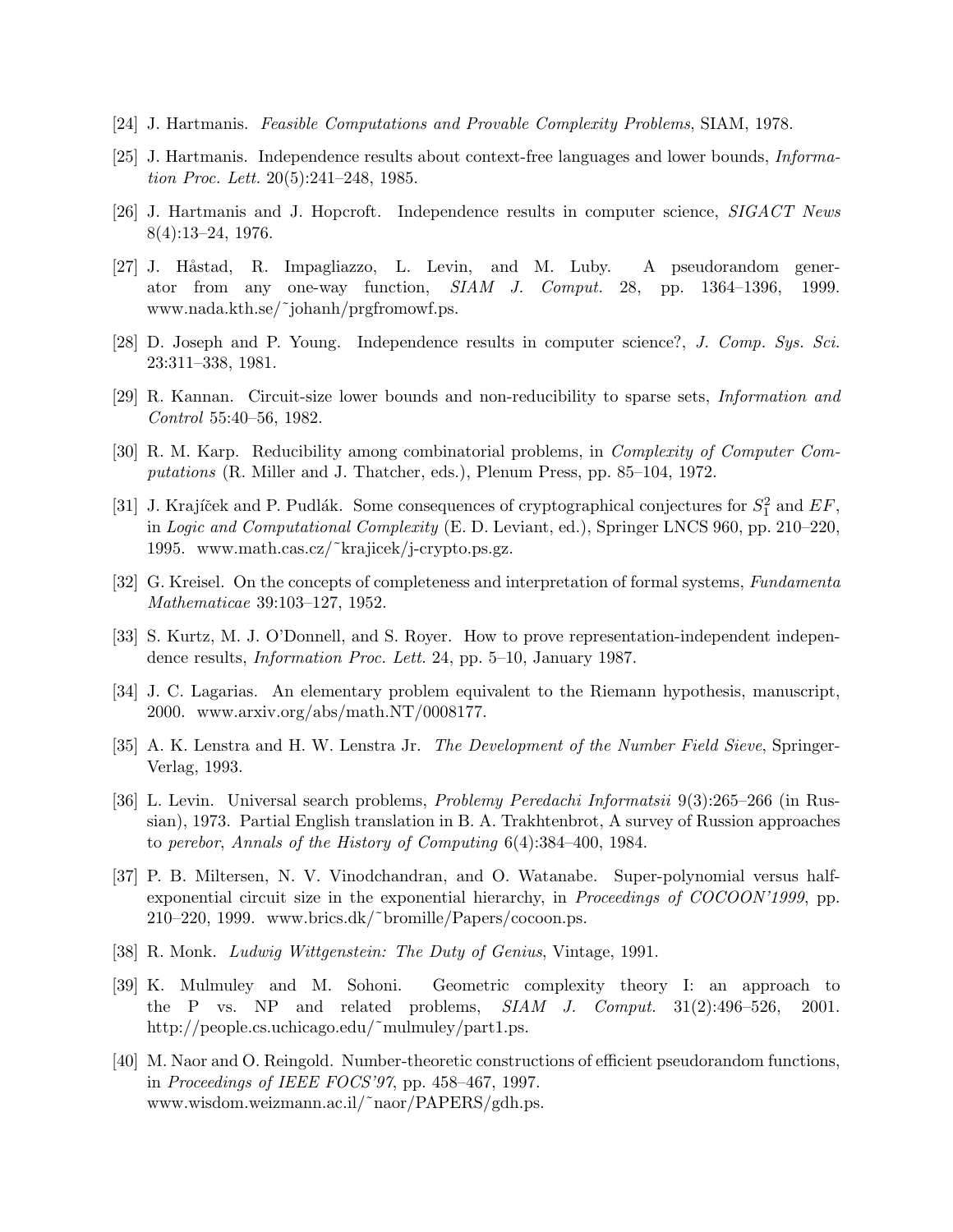- [41] N. Nisan and A. Wigderson. Hardness vs. randomness, J. Comp. Sys. Sci. 49(2):149–167, 1994. www.math.ias.edu/˜avi/PUBLICATIONS/MYPAPERS/NOAM/HARDNESS/final.ps.
- [42] J. Paris and L. Harrington. A mathematical incompleteness in Peano arithmetic, Handbook of Mathematical Logic (J. Barwise, ed.), pp. 1133–1142, North-Holland, 1977.
- [43] S. Perlmutter and 32 others (Supernova Cosmology Project). Measurements of  $\Omega$  and  $\Lambda$  from 42 high-redshift supernovae, Astrophysical Journal 517(2):565–586, 1999. www.arxiv.org/abs/astro-ph/9812133.
- [44] V. R. Pratt. Every prime has a succinct certificate, SIAM J. Comput. 4:214–220, 1975.
- [45] P. Pudlák. Lower bounds for resolution and cutting planes proofs and monotone computations, J. of Symbolic Logic 62(3):981–998, 1997. www.math.cas.cz/~pudlak/interpol.ps.
- [46] R. Raz.  $P \neq NP$ , propositional proof complexity, and resolution lower bounds for the weak pigeonhole principle, in Proceedings of ICM'2002 (International Congress of Mathematicians), Vol. III, pp. 685–693, 2002. www.wisdom.weizmann.ac.il/˜ranraz/publications/Pchina.ps.
- [47] R. Raz. Resolution lower bounds for the weak pigeonhole principle, in Proceedings of ACM STOC'2002, pp. 553–562, 2002. www.wisdom.weizmann.ac.il/˜ranraz/publications/Pwphpres.ps.
- [48] A. A. Razborov. Bounded arithmetic and lower bounds in Boolean complexity, in Feasible Mathematics II (P. Clote and J. Remmel, eds.), Birkhäuser, pp.  $344-386$ , 1995. genesis.mi.ras.ru/~razborov/bobo.ps.
- [49] A. A. Razborov. Lower bounds for propositional proofs and independence results in bounded arithmetic, in Proceedings of ICALP'1996, pp. 48–62, 1996. genesis.mi.ras.ru/~razborov/icalp.ps.
- [50] A. A. Razborov. Lower bounds for the monotone complexity of some Boolean functions, Soviet Math. Doklady 31:354–357, 1985.
- [51] A. A. Razborov. Lower bounds for the polynomial calculus, Computational Complexity  $7(4):291-324$ , 1988. genesis.mi.ras.ru/~razborov/polynom.ps.
- [52] A. A. Razborov. Lower bounds on the size of bounded-depth networks over a complete basis with logical addition, *Math. Notes. of the Acad. Sci. of USSR* 41(4):333–338, 1987.
- [53] A. A. Razborov. Pseudorandom generators hard for k-DNF resolution and polynomial calculus resolution, manuscript, 2003. genesis.mi.ras.ru/˜razborov/res k.ps.
- [54] A. A. Razborov. Resolution lower bounds for perfect matching principles, to appear in J. Comp. Sys. Sci. Preliminary version in Proceedings of IEEE Complexity'2002, pp. 29–38, 2002. genesis.mi.ras.ru/˜razborov/matching.ps.
- [55] A. A. Razborov. Unprovability of lower bounds on circuit size in certain fragments of bounded arithmetic, Izvestiya Math. 59(1):205–227, 1995.
- [56] A. A. Razborov and S. Rudich. Natural proofs, J. Comp. Sys. Sci. 55:24–35, 1997. www-2.cs.cmu.edu/˜rudich/papers/natural.ps.